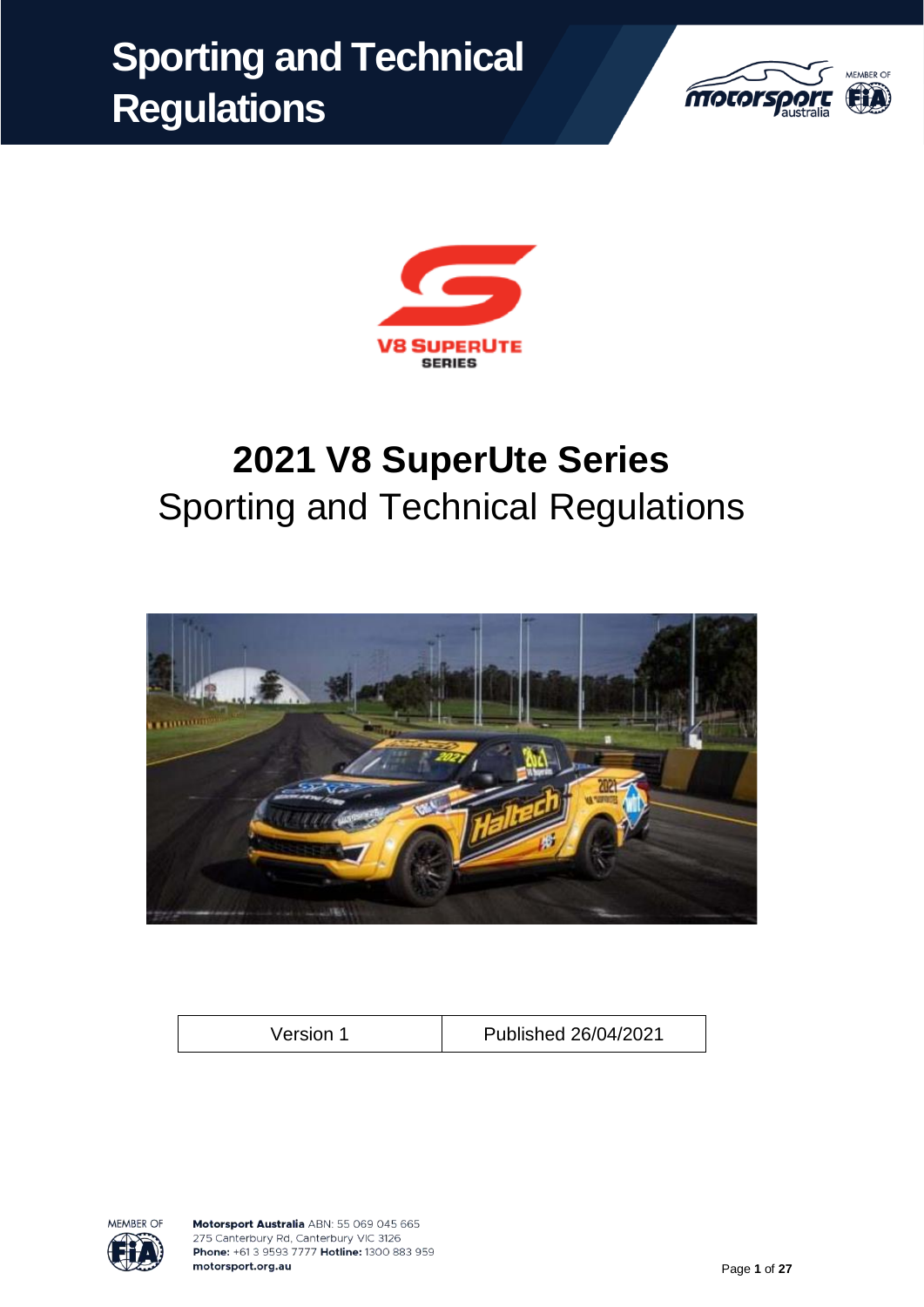

## 2021 V8 SuperUte Series

## **Sporting & Technical Regulations**

A capitalised and italicised word in this document is defined in the FIA International Sporting Code (Code), the National Competition Rules (NCR), including their Appendices or this document.

Any HEADING is for reference only and has no regulatory effect.

| S <sub>1</sub> |                   |  |  |  |
|----------------|-------------------|--|--|--|
| S <sub>2</sub> |                   |  |  |  |
|                | S2.1              |  |  |  |
| S3             |                   |  |  |  |
| S4             |                   |  |  |  |
|                | S4.1              |  |  |  |
| S5             |                   |  |  |  |
|                | S5.1              |  |  |  |
|                | S5.2              |  |  |  |
| S6             |                   |  |  |  |
| S7             |                   |  |  |  |
| S8             |                   |  |  |  |
|                | S8.1              |  |  |  |
| S9             |                   |  |  |  |
|                | S9.1              |  |  |  |
|                | S9.2              |  |  |  |
| <b>S10</b>     |                   |  |  |  |
| <b>S11</b>     |                   |  |  |  |
| <b>S12</b>     |                   |  |  |  |
|                |                   |  |  |  |
|                | S <sub>12.1</sub> |  |  |  |
|                | S <sub>12.2</sub> |  |  |  |
| <b>S13</b>     |                   |  |  |  |
|                | S <sub>13.1</sub> |  |  |  |
|                | S <sub>13.2</sub> |  |  |  |
|                | S <sub>13.3</sub> |  |  |  |
|                | S <sub>13.4</sub> |  |  |  |
|                | S <sub>13.5</sub> |  |  |  |
|                | S <sub>13.7</sub> |  |  |  |
|                | S13.8             |  |  |  |
|                | S13.9             |  |  |  |
|                | S13.10            |  |  |  |
|                | S13.11            |  |  |  |
| <b>S14</b>     |                   |  |  |  |
|                | S14.1             |  |  |  |
|                | S14.2             |  |  |  |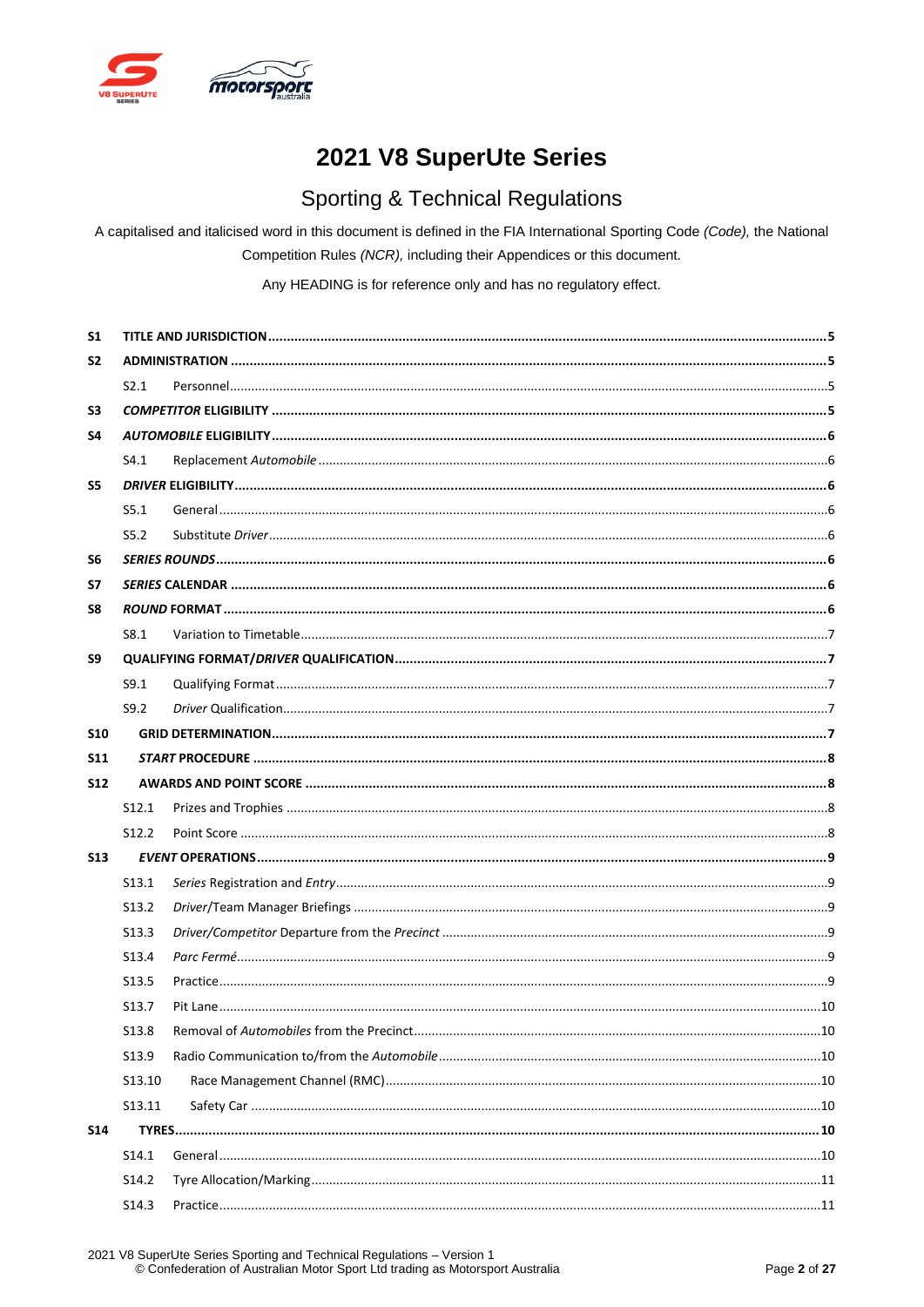

|            | S14.4             |  |  |  |
|------------|-------------------|--|--|--|
| <b>S15</b> |                   |  |  |  |
| <b>S16</b> |                   |  |  |  |
|            | S <sub>16.1</sub> |  |  |  |
|            | S <sub>16.2</sub> |  |  |  |
|            | S <sub>16.3</sub> |  |  |  |
| <b>S17</b> |                   |  |  |  |
| <b>S18</b> |                   |  |  |  |
| <b>S19</b> |                   |  |  |  |
| <b>S20</b> |                   |  |  |  |
| <b>S21</b> |                   |  |  |  |
| <b>S22</b> |                   |  |  |  |
|            |                   |  |  |  |
|            |                   |  |  |  |
|            |                   |  |  |  |
|            |                   |  |  |  |
|            |                   |  |  |  |
|            |                   |  |  |  |
|            |                   |  |  |  |
|            |                   |  |  |  |
|            |                   |  |  |  |
|            |                   |  |  |  |
| Т1         |                   |  |  |  |
| Т2         |                   |  |  |  |
|            | T2.1              |  |  |  |
|            | T2.2              |  |  |  |
|            | T2.3              |  |  |  |
|            | T2.4              |  |  |  |
|            | T2.5              |  |  |  |
| тз         |                   |  |  |  |
|            | T3.1              |  |  |  |
| Т4         |                   |  |  |  |
|            | T4.1              |  |  |  |
|            | T4.2              |  |  |  |
|            | T4.3              |  |  |  |
|            | T4.4              |  |  |  |
| T5         |                   |  |  |  |
|            | T5.1              |  |  |  |
|            | T5.2              |  |  |  |
|            | T5.3              |  |  |  |
|            | T5.4              |  |  |  |
|            | T5.5              |  |  |  |
| Т6         |                   |  |  |  |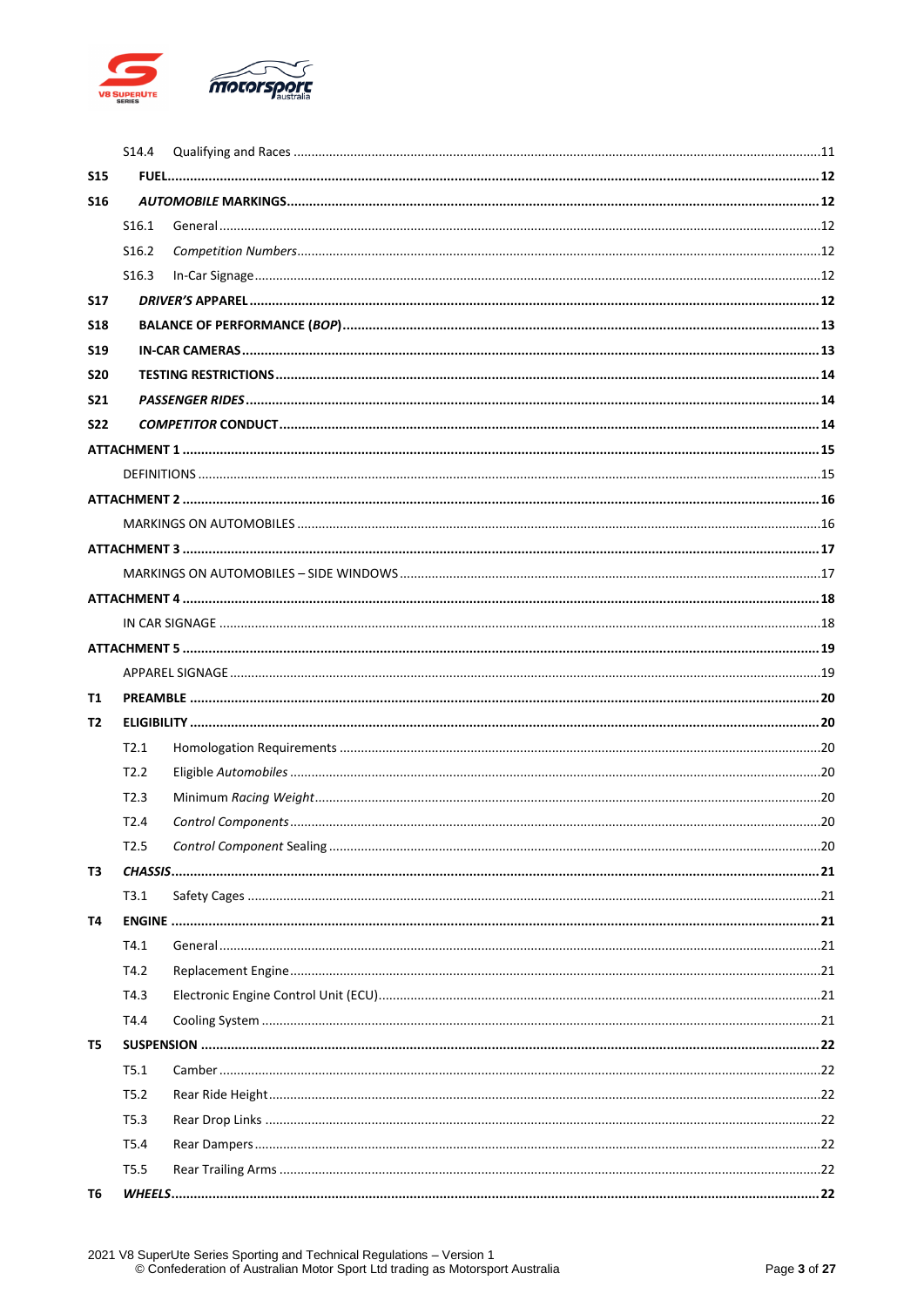

| T7              |                  |  |  |
|-----------------|------------------|--|--|
| T8              |                  |  |  |
| T9              |                  |  |  |
|                 | T9.1             |  |  |
|                 | T <sub>9.2</sub> |  |  |
|                 | T9.3             |  |  |
|                 | T <sub>9.4</sub> |  |  |
| T <sub>10</sub> |                  |  |  |
| T <sub>11</sub> |                  |  |  |
| T <sub>12</sub> |                  |  |  |
| T <sub>13</sub> |                  |  |  |
| T <sub>14</sub> |                  |  |  |
|                 |                  |  |  |
|                 |                  |  |  |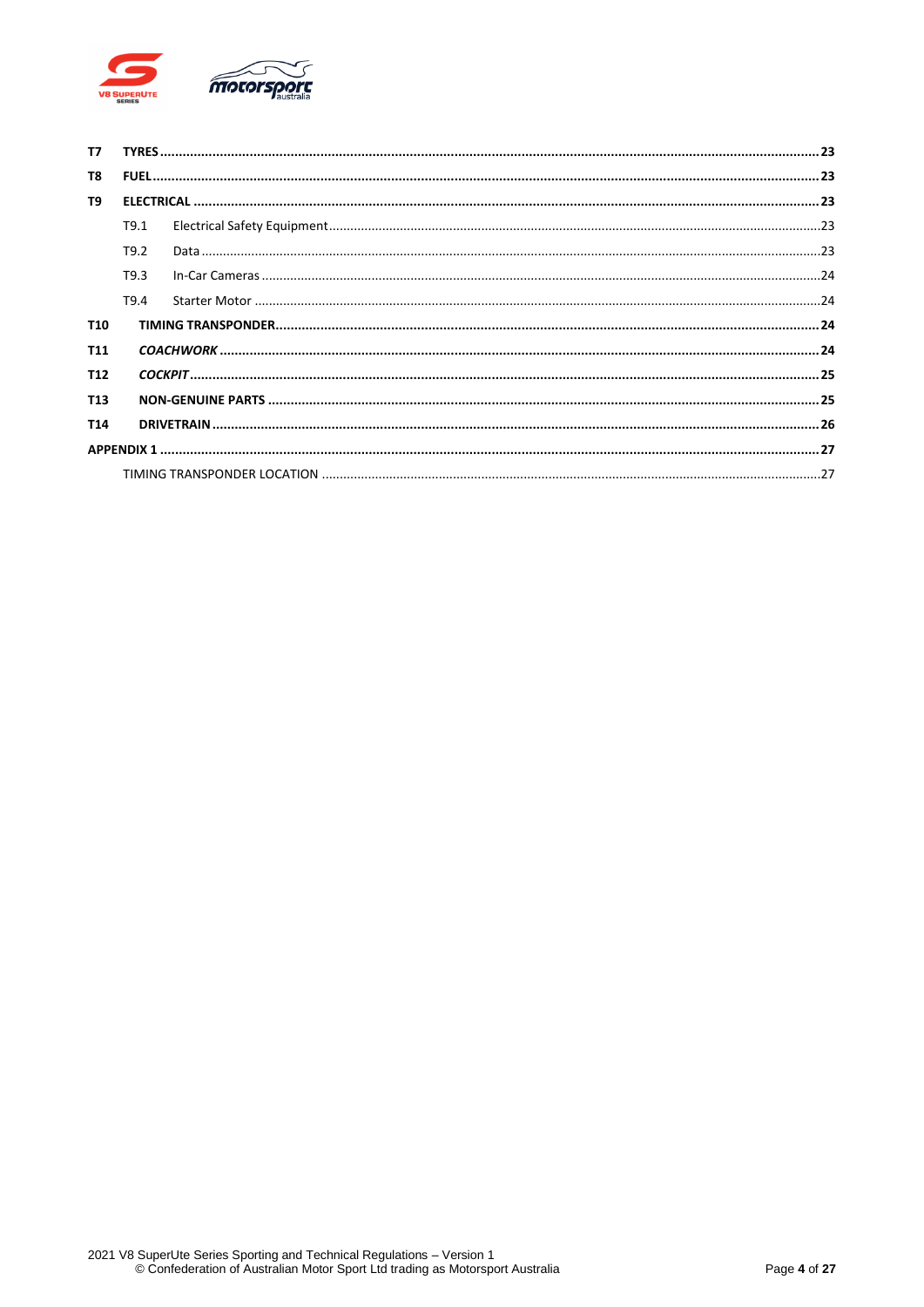

## **2021 V8 SuperUte Series**

## Sporting Regulations

## <span id="page-4-0"></span>**S1 TITLE AND JURISDICTION**

#### **S1.1 Title**

This *Series* will only be known as and referred to as the "2021 V8 SuperUte Series".

#### **S1.2 Authority / Jurisdiction**

- (a) Each Round of the *Series* is to be held under the FIA International Sporting Code including Appendices; the National Competition Rules (*NCR*) and Circuit Race Standing Regulations (*CRSR*) of *Motorsport Australia*; the Sporting and Technical Regulations issued for this Series by *Motorsport Australia*; *Supplementary Regulations* issued by the *Organiser* for each *Round*; Bulletins issued by the Stewards; Driver Briefing Notes and instructions issued by the Race Director or the Clerk of the Course at an *Event* and any event specific documentation as published by the *CM*.
- (b) This *Series* has been sanctioned by *Motorsport Australia* as an Authorised Series.
- (c) V8 SuperUte Series Pty Ltd has been appointed as the Category Manager (*CM*) by *Motorsport Australia* for this *Series*.

V8 SuperUte Series Pty Ltd (ABN 83 648 42 6215) 762 Springwood Road, Yarramundi, NSW 2753 PO Box 1063, Richmond, NSW 2753 Phone: 0415 667 798 Email: v8superuteseries@gmail.com

## <span id="page-4-2"></span><span id="page-4-1"></span>**S2 ADMINISTRATION**

#### **S2.1 Personnel**

- (a) The following personnel have been appointed to the *Series* by *Motorsport Australia* and/or the *CM* and have the authority to administer the various aspects of these regulations as detailed in the *CRSR*.
	- (i) Technical Delegate (*TD*) Murray Slana (ii) Driving Standards Advisor (*DSA*) James Stewart (iii) Technical Assistant (*TA*) Luke Sieders (iv) Category Administrator (*CA*) Race Management Australia

## <span id="page-4-3"></span>**S3** *COMPETITOR* **ELIGIBILITY**

To be eligible to compete in the *Series*, each *Competitor* must hold a current Motorsport Australia Competitor Licence and comply with all terms and conditions of the *CM*.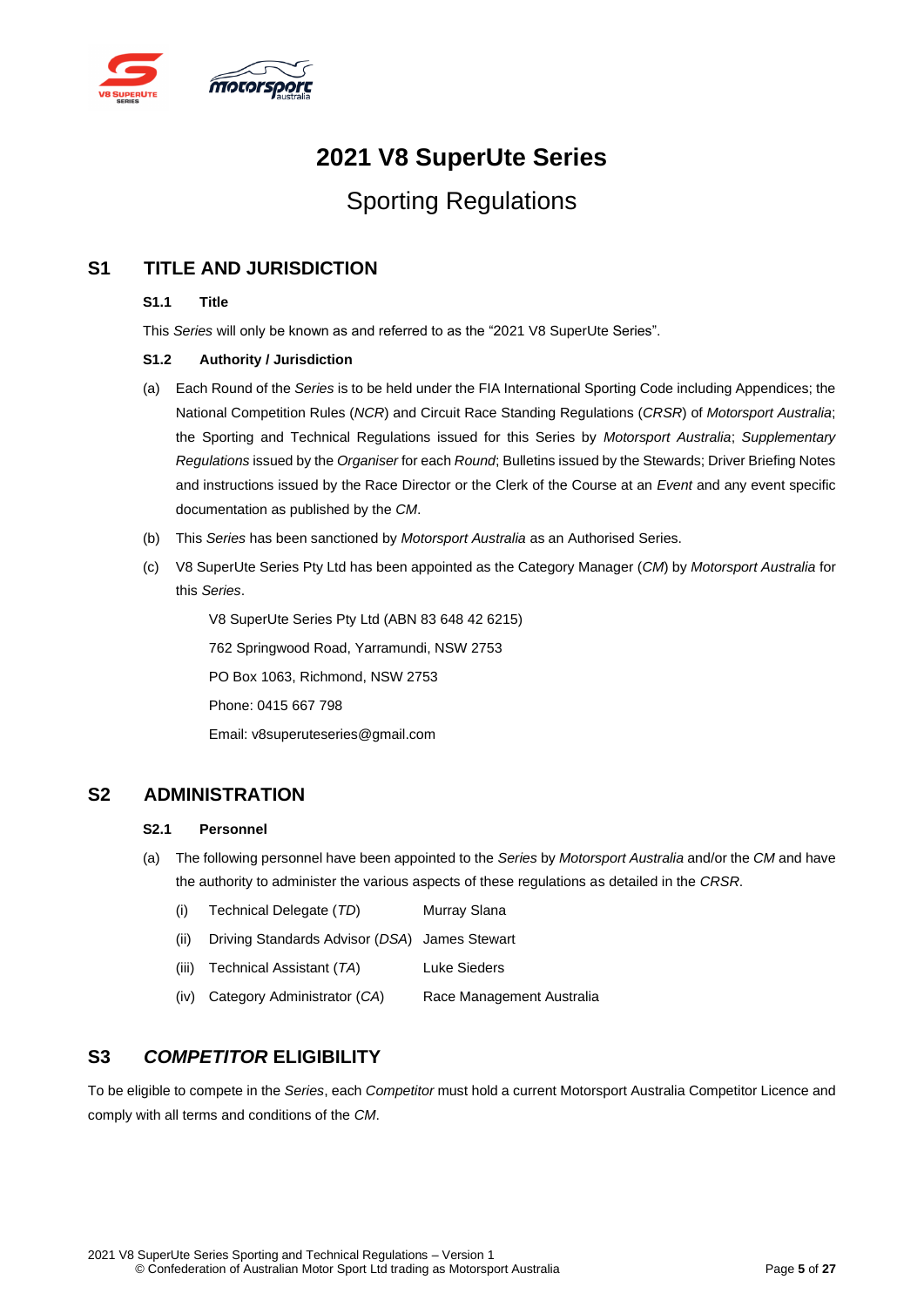

## <span id="page-5-0"></span>**S4** *AUTOMOBILE* **ELIGIBILITY**

Each *Automobile* must comply with the requirements of these regulations and the relevant *Recognition Document* to be eligible to compete in the *Series*.

#### <span id="page-5-1"></span>**S4.1 Replacement** *Automobile*

Following the commencement of the first practice session at each *Round*, any *Automobile* that has been entered to compete at that *Round*, may not be replaced with another *Automobile*.

## <span id="page-5-3"></span><span id="page-5-2"></span>**S5** *DRIVER* **ELIGIBILITY**

#### **S5.1 General**

- (a) To be eligible to compete in the *Series*, each *Driver* must be a minimum of 16 years of age and hold a current Motorsport Australia Circuit Licence with a Provisional endorsement or higher, except at any *Round* conducted at Mount Panorama, Bathurst where each *Driver* must hold a current Motorsport Australia Circuit Licence without a Provisional endorsement or higher, and be registered for the Series with the *CM*.
- (b) The *CM* reserves the right to prohibit any *Driver* from competing in any *Round*, if in the sole opinion of the *CM*, the *Driver's* previous actions have resulted in the category being brought into disrepute.

#### <span id="page-5-4"></span>**S5.2 Substitute** *Driver*

Prior to the commencement of the first qualifying session at each *Round*, a *Competitor* may nominate a substitute *Driver* who may be permitted to compete in the remainder of the *Round*, subject to the approval of the Stewards and the *CM*.

## <span id="page-5-5"></span>**S6** *SERIES ROUNDS*

The *Series* will be conducted over 5 *Rounds* as detailed in the Series Calendar below. Each race conducted as a part of the *Series* will count in determining the final results of the *Series*.

## <span id="page-5-6"></span>**S7** *SERIES* **CALENDAR**

The Series shall be conducted over the following *Rounds*:

| Round | <b>Date</b>         | <b>Event Name</b>                      | <b>Circuit</b>                |
|-------|---------------------|----------------------------------------|-------------------------------|
|       | $8 - 9$ May         | <b>OTR SuperSprint</b>                 | The Bend Motorsport Park      |
| 2     | $29 - 30$ May       | <b>Winton SuperSprint</b>              | Winton Motor Raceway          |
| 3     | $20 - 22$ August    | Beaurepaires Sydney SuperNight         | <b>Sydney Motorsport Park</b> |
| 4     | $11 - 12$ September | <b>Bunnings Trade Perth SuperNight</b> | Wanneroo Raceway              |
| 5     | $7 - 10$ October    | Repco Bathurst 1000                    | Mount Panorama                |

Note: The above calendar is subject to change dependant on any restriction that may be imposed due to the COVID-19 pandemic. The *CM* will advise each *Competitor* of any change.

## <span id="page-5-7"></span>**S8** *ROUND* **FORMAT**

(a) The number, length and format of track sessions will ultimately be negotiated between the *CM* and the *Organiser* prior to a *Round* and will be advised in the *Supplementary Regulations* issued for an *Event*.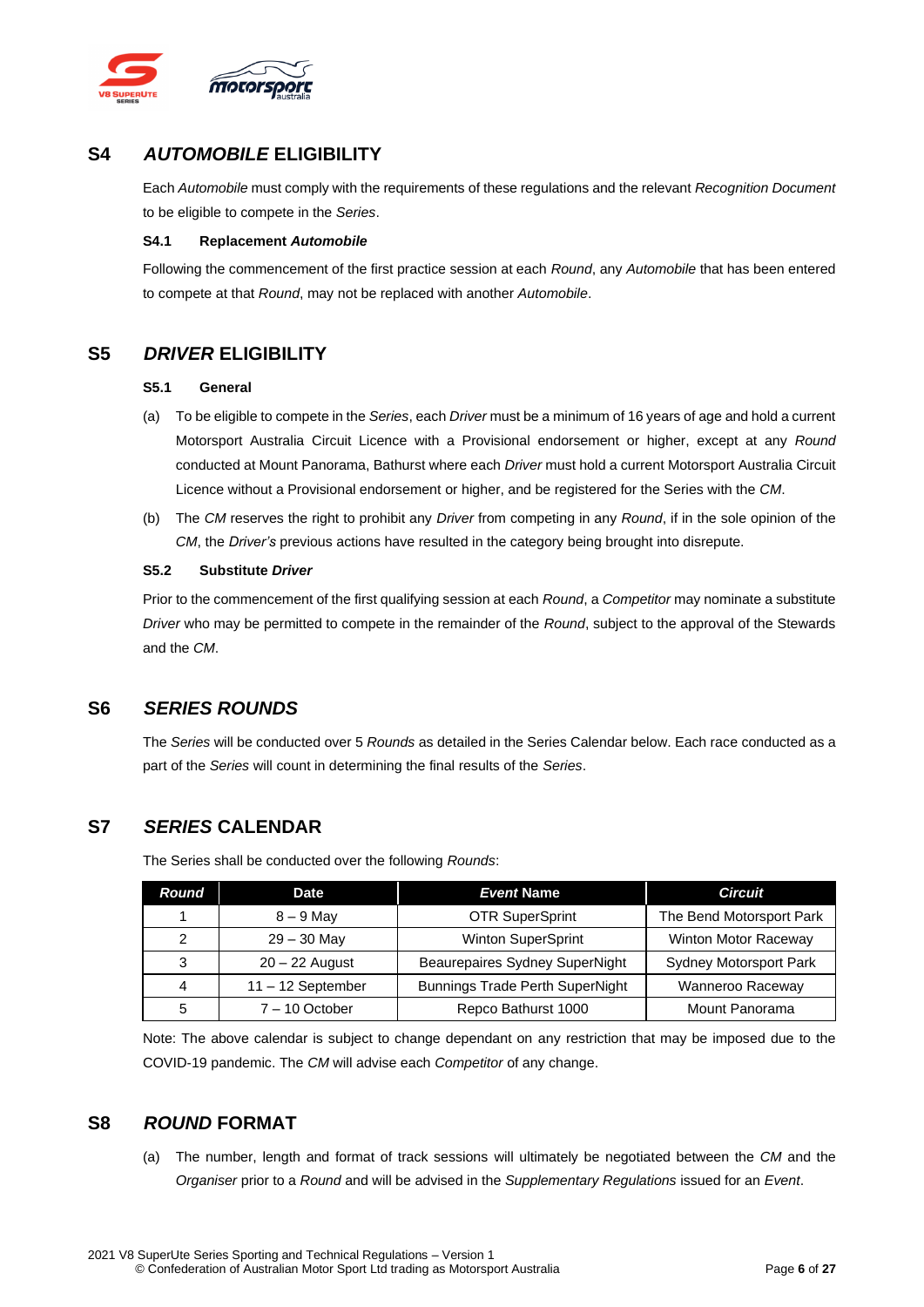

(b) Generally, the format for each *Round* will be either of the following:

| <b>Session</b> | <b>Format 1</b>                                        | Format 2                                               |
|----------------|--------------------------------------------------------|--------------------------------------------------------|
| Practice       | 2 x 20-minute sessions                                 | 1 x 20-minute session                                  |
| Qualifying     | 1 x 20-minute session                                  | 1 x 20-minute session                                  |
| Race           | 3 x 20-minute races<br>(expressed as a number of laps) | 4 x 20-minute races<br>(expressed as a number of laps) |

(c) The *CM* reserves the right to introduce other *Round* formats subject to the approval of *Motorsport Australia*. Details will be provided in advance by the *CM* and in the *Supplementary Regulations* for the *Event*.

#### <span id="page-6-0"></span>**S8.1 Variation to Timetable**

With the prior approval of the Stewards, the *Event* timetable may be varied at any time due to exceptional circumstances.

## <span id="page-6-2"></span><span id="page-6-1"></span>**S9 QUALIFYING FORMAT/***DRIVER* **QUALIFICATION**

#### **S9.1 Qualifying Format**

- (a) The qualifying session will be a 20 minute continuous session, where the fastest lap time achieved by each *Driver* is used to determine the final qualifying positions.
- (b) Any *Automobile* that stops on or adjacent to the *Track* during the session and is unable to restart unassisted, will be prohibited to take any further part in qualifying.

#### <span id="page-6-3"></span>**S9.2** *Driver* **Qualification**

Each *Driver* whose fastest lap time achieved in the qualifying session exceeds 115% of the fastest lap time achieved in that session will be prohibited to further compete at that *Round* unless otherwise approved by the Stewards due to exceptional circumstances as described in the *CRSR*.

## <span id="page-6-4"></span>**S10 GRID DETERMINATION**

- (a) The grid for each race at a *Round* will be determined as follows:
	- (i) **Race 1:** The grid for Race 1 will be determined in accordance with the *CRSR* (Progressive Grid).
	- (ii) **Race 2:** The grid for Race 2 will be determined in accordance with the *CRSR* (Progressive Grid) except that the top 50% of the finishing positions from Race 1 will be reversed. If Race 1 is stopped and not restarted and as a result the race is deemed to be a non-race, the grid for Race 2 will be determined as for Race 1.
	- (iii) **Race 3:** The grid for Race 3 will be determined by the aggregate points scored by each *Driver* in Qualifying, Race 1 and Race 2. Should more than 1 *Driver* be on the same number of points, each such *Driver* will be placed in order of their fastest qualifying lap time.
	- (iv) **Race 4:** The grid for Race 4 will be determined in accordance with the *CRSR* (Progressive Grid) based on the results of Race 3.
- (b) Where another format is used, the grid for each race will be determined in accordance with the *Event* Regulations for that *Round*.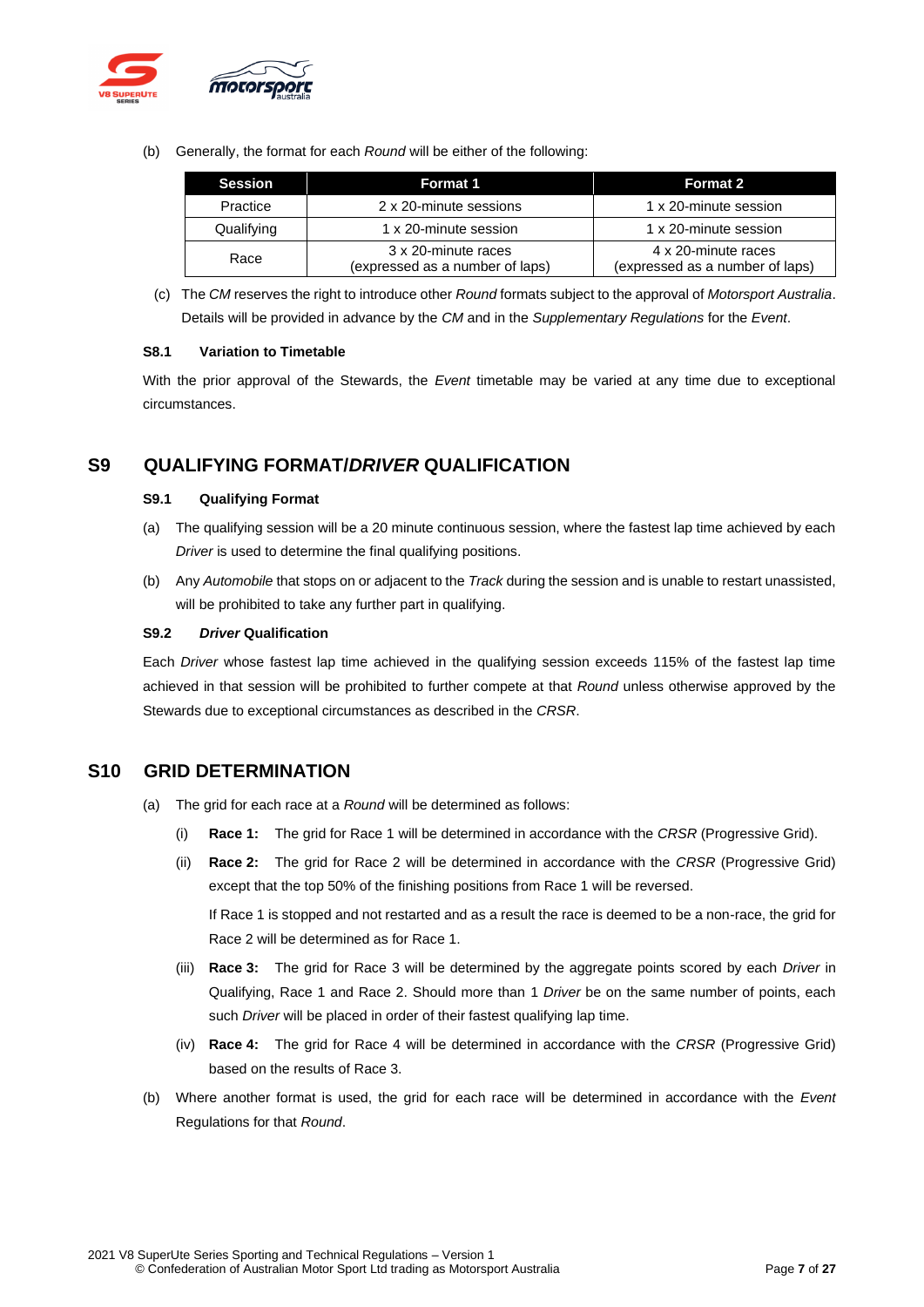

## <span id="page-7-0"></span>**S11** *START* **PROCEDURE**

The *Start* procedure for each race will be in accordance with the *CRSR* – Non-Championship Start – Standing Start unless specified otherwise in *Event* Regulations.

## <span id="page-7-2"></span><span id="page-7-1"></span>**S12 AWARDS AND POINT SCORE**

#### **S12.1 Prizes and Trophies**

Prizes, trophies and awards will be as determined by the *CM* and will be advised to each *Competitor* prior to the start of the *Series*.

#### <span id="page-7-3"></span>**S12.2 Point Score**

(a) Points will be awarded to *Drivers* for each race of the *Series* in accordance with the following table:

| <b>Finishing</b><br><b>Position</b> | <b>Points</b> | <b>Finishing</b><br><b>Position</b> | <b>Points</b> | <b>Finishing</b><br>position | <b>Points</b>  |
|-------------------------------------|---------------|-------------------------------------|---------------|------------------------------|----------------|
| 1 <sup>st</sup>                     | 70            | 12 <sup>th</sup>                    | 42            | 23 <sup>rd</sup>             | 20             |
| 2 <sub>nd</sub>                     | 66            | 13 <sup>th</sup>                    | 40            | 24 <sup>th</sup>             | 18             |
| 3 <sup>rd</sup>                     | 62            | 14 <sup>th</sup>                    | 38            | 25 <sup>th</sup>             | 16             |
| 4 <sup>th</sup>                     | 58            | 15 <sup>th</sup>                    | 36            | 26 <sup>th</sup>             | 14             |
| 5 <sup>th</sup>                     | 56            | 16 <sup>th</sup>                    | 34            | 27 <sup>th</sup>             | 12             |
| 6 <sup>th</sup>                     | 54            | 17 <sup>th</sup>                    | 32            | 28 <sup>th</sup>             | 10             |
| 7 <sup>th</sup>                     | 52            | 18 <sup>th</sup>                    | 30            | 29 <sup>th</sup>             | 8              |
| 8 <sup>th</sup>                     | 50            | 19 <sup>th</sup>                    | 28            | 30 <sup>th</sup>             | 6              |
| 9 <sup>th</sup>                     | 48            | 20 <sup>th</sup>                    | 26            | 31 <sup>st</sup>             | 4              |
| 10 <sup>th</sup>                    | 46            | 21 <sup>st</sup>                    | 24            | 32 <sup>nd</sup>             | $\overline{2}$ |
| 11 <sup>th</sup>                    | 44            | 22 <sup>nd</sup>                    | 22            |                              |                |

- (b) Points for each race will only be awarded to the *Drivers* classified as finishers in the final results of that race.
- (c) For a race with any part of the grid reversed, half of the points in the table above will be awarded.
- (d) In addition to the above, 5 points will be awarded to the *Driver* that records the fastest lap time in the qualifying session at each *Round.*
- (e) The results for each *Round* will be determined by the total number of points scored by each *Driver* at that *Round*.
- (f) In the event of a tie at the end of any *Round*, the final positions for that *Round* will be determined by comparing the results of each tied *Driver* in the final race of that *Round*. The higher place in the *Round* results will be awarded to the *Driver* with the higher finishing position in the final race.
- (g) The *Driver* gaining the highest points total over all 5 *Rounds* of the *Series* will be declared the winner of the *Series*.
- (h) In the event of a tie at the end of the *Series*, the final positions will be determined by comparing the race results achieved by each tied *Driver*, with the *Driver* with the highest number of first places being awarded the higher *Series* position. If at this stage a tie still exists, it will be resolved by comparing the number of second, third or fourth places (and so on) achieved by each tied *Driver* until each position has been determined.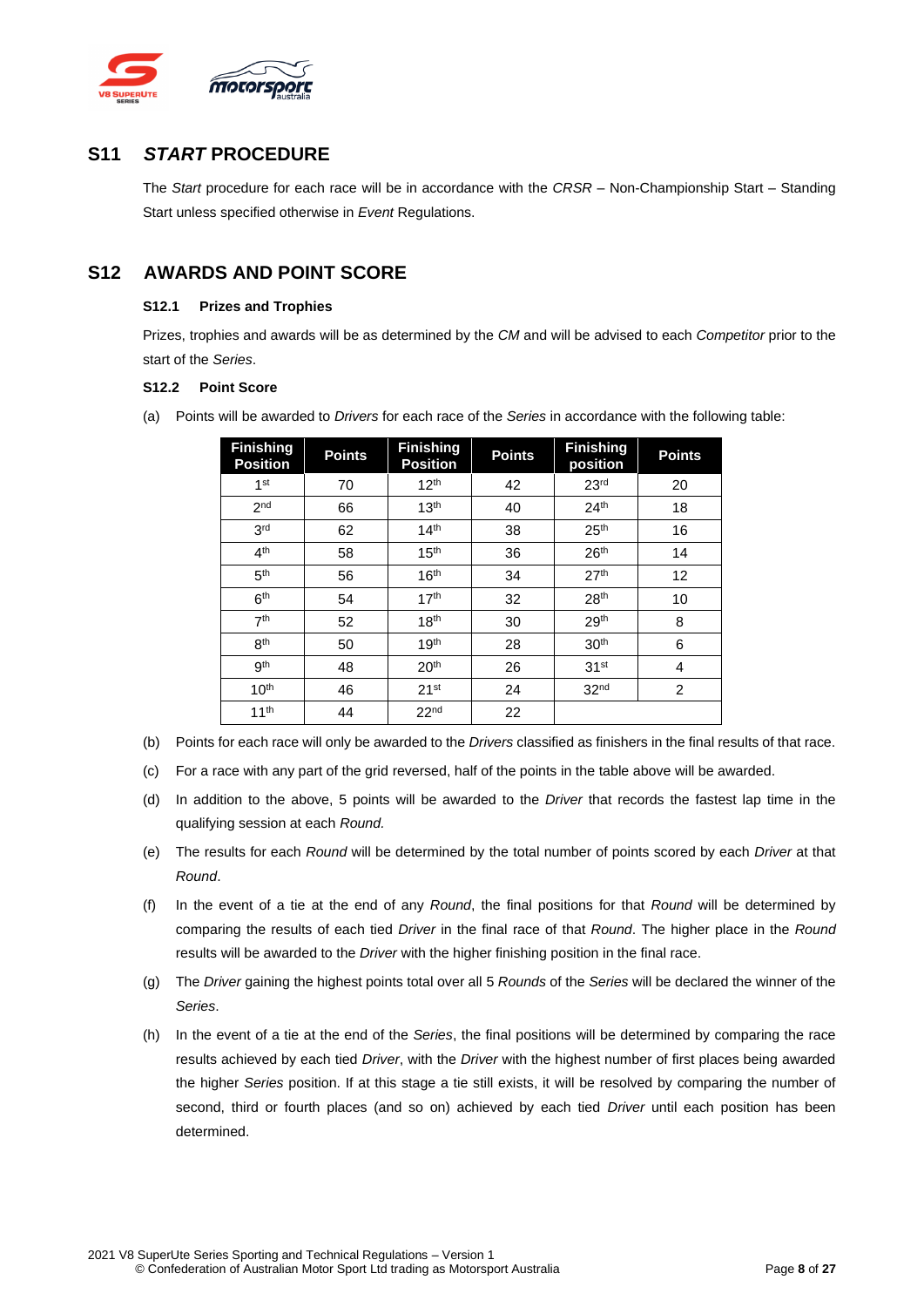

## <span id="page-8-1"></span><span id="page-8-0"></span>**S13** *EVENT* **OPERATIONS**

#### **S13.1** *Series* **Registration and** *Entry*

The Series will operate under the Motorsport Australia Series Registration and Entry process. Series Registration and Entry forms will be available from the *CM* with document checking being conducted by the *CM* prior to the first official *Track* session at each *Round*.

#### <span id="page-8-2"></span>**S13.2** *Driver***/Team Manager Briefings**

- (a) Each *Driver* and Team Manager (as nominated on the Motorsport Australia Series Entry form) must attend the compulsory *Drivers* Briefing conducted at each *Round*.
- (b) The time and location of the *Drivers* Briefing will be detailed in the *Supplementary Regulations* for the *Round*.
- (c) Each *Driver* and Team Manager is required to sign the attendance sheet prior to the commencement of the briefing as confirmation of their attendance.
- (d) Other compulsory briefings may be convened as required and will be advised to each *Competitor* accordingly.

#### <span id="page-8-3"></span>**S13.3** *Driver/Competitor* **Departure from the** *Precinct*

For judicial purposes, each *Competitor* and *Driver* must remain at the *Precinct* following the conclusion of any on-*Track* session until officially released by the COC or their nominee.

#### <span id="page-8-4"></span>**S13.4** *Parc Fermé*

- (a) Unless otherwise advised by the *TD* via the RMC at the conclusion of qualifying and each race, each *Automobile* and *Driver*, including any *Automobile/Driver* that completed the session in pit lane, must proceed directly to *Parc Fermé* via the most direct route (or as directed by Officials) without returning to pit or paddock areas and without interference from any third party (other than an Official).
- (b) Any *Driver* that is required by the *CM* to leave *Parc Fermé* prior to the completion of post qualifying/race scrutineering is permitted to do so with the approval of the *TD*. At the conclusion of these commitments the *Driver* must report back to the *TD* immediately.
- (c) An *Automobile* (or any component thereof) and *Driver* may not leave *Parc Fermé* without the approval of the *TD* or their nominee or the Chief Scrutineer.
- (d) Unless advised otherwise by the *TD*, 1 team member per *Automobile* is permitted to access *Parc Fermé* for the sole purpose of checking tyre pressures.

#### <span id="page-8-5"></span>**S13.5 Practice**

- (a) The order in which each *Automobile* will pre-grid for practice sessions will be determined by the *CM*.
- (b) During each practice session, each *Automobile* must park nose in on a 45-degree angle in their designated pit bay when in pit lane.

#### **S13.6 Qualifying**

- (a) The order in which each *Automobile* will pre-grid for qualifying will be determined by the *CM*.
- (b) During the qualifying session, an *Automobile* may not return to the paddock area without the approval of the *TD*. Any *Automobile* that exits pit lane to the paddock during qualifying will be prohibited to re-join the session.
- (c) With the exception of tyre pressures and/or wheel/tyre replacement, no work may be carried out on an *Automobile* during a qualifying session, unless approved by the *TD* or their nominee.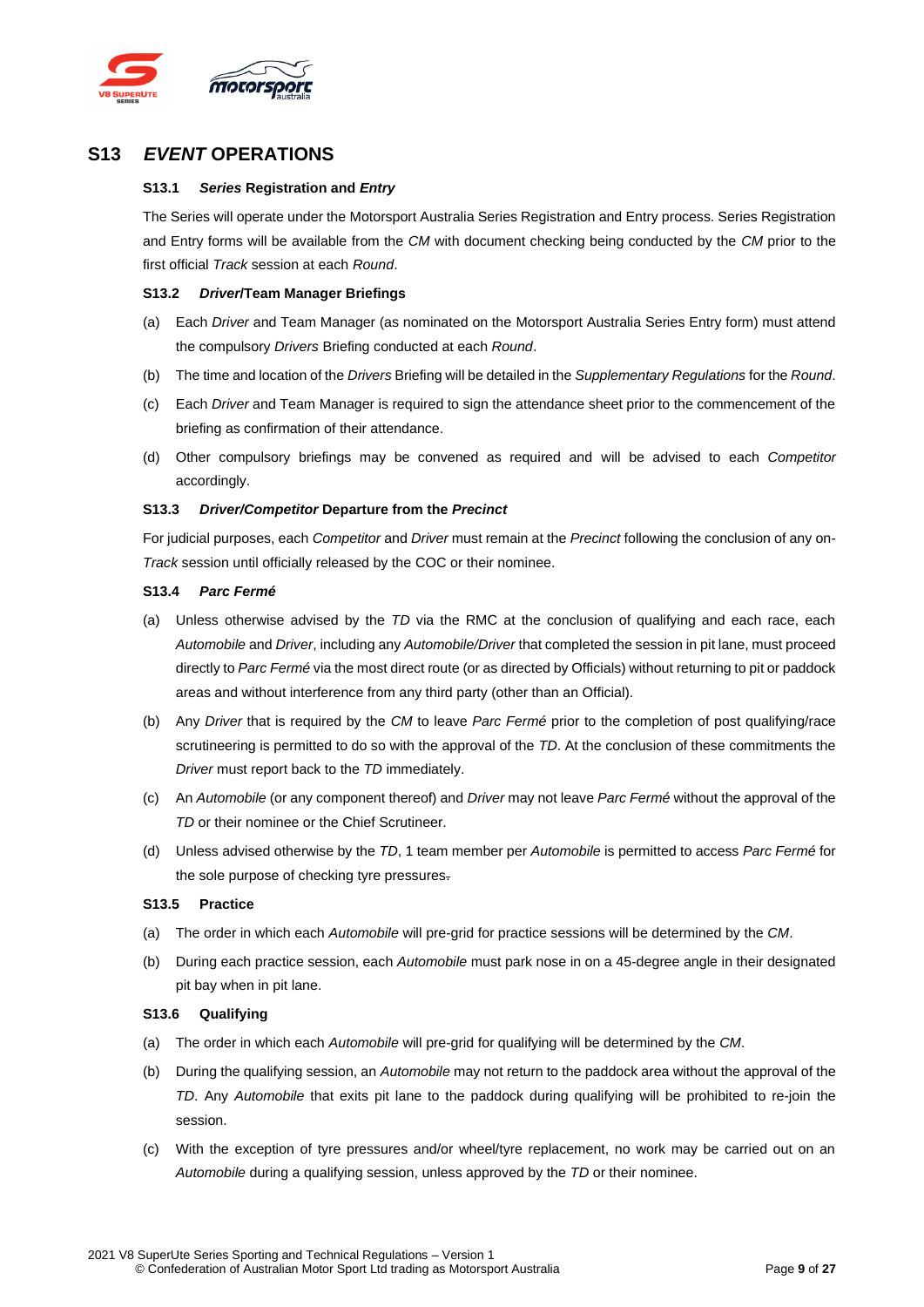

- (d) Any *Driver* that causes a red flag during a qualifying session will have their fastest lap time for that session deleted and can take no further part in the session.
- (e) During the qualifying session, each *Automobile* must park nose in on a 45-degree angle in their designated pit bay when in pit lane.

#### <span id="page-9-0"></span>**S13.7 Pit Lane**

- (a) At each *Event*, prior to entering pit lane for the first session, each crew member intending to enter pit lane must sign a Pit Lane Indemnity Form and correctly display identification as and if required by the *Organiser*.
- (b) Each *Driver* is only permitted to stop/pit in their designated pit bay in accordance with the pit bay allocation as published by the *CM* at each *Round.*
- (c) Unless otherwise directed to do so by an official, a *Driver* is prohibited to significantly slow and/or stop their *Automobile* whilst in the 'fast lane' in pit lane.
- (d) If a session is stopped (red flagged), unless otherwise directed by an Official, each *Automobile* must proceed directly to pit lane and park nose in on a 45-degree angle in its designated pit bay. Each Automobile may only leave its pit bay when the pit exit opens to recommence the session or advised otherwise by an Official.

#### <span id="page-9-1"></span>**S13.8 Removal of** *Automobiles* **from the Precinct**

Following the commencement of the first practice session at each *Round*, it is prohibited to remove any *Automobile* from the *Precinct* prior to the release of all *Automobiles* from *Parc Fermé* following the final race of that *Round* without the prior written approval of the *TD*.

#### <span id="page-9-2"></span>**S13.9 Radio Communication to/from the** *Automobile*

- (a) At least 1 team member per *Automobile* must be in direct radio communication with the *Driver* at all times whilst the *Driver* is in the *Automobile*. This team member must be located in pit lane within their *Automobile's* allocated pit bay area during each session.
- (b) Prior to the commencement of each *Round*, each *Competitor* must provide the *CM* with each of their *Automobile's* radio frequency.
- (c) Direct communication between competing *Automobiles* is strictly prohibited.

#### <span id="page-9-3"></span>**S13.10 Race Management Channel (RMC)**

- (a) A minimum of 1 senior team member per *Automobile* must monitor RMC at all times from 30 minutes prior to the scheduled start of each session through until 30 minutes after the completion of each session.
- (b) Details of the RMC frequency will be published by the *CM* in the Pre-event Information Guide prior to each *Round*.

#### <span id="page-9-4"></span>**S13.11 Safety Car**

A Safety Car may be used in any race in accordance with the *CRSR*.

## <span id="page-9-6"></span><span id="page-9-5"></span>**S14 TYRES**

#### **S14.1 General**

- (a) Each new tyre must be purchased from the approved tyre supplier (as nominated by the *CM*) and delivered to the *Competitor* by the nominated approved tyre supplier at the *Round* at which the tyre is to be used.
- (b) Each tyre must be fitted to the *Wheel* in accordance with the manufacturer's specifications. This includes directional and asymmetrical.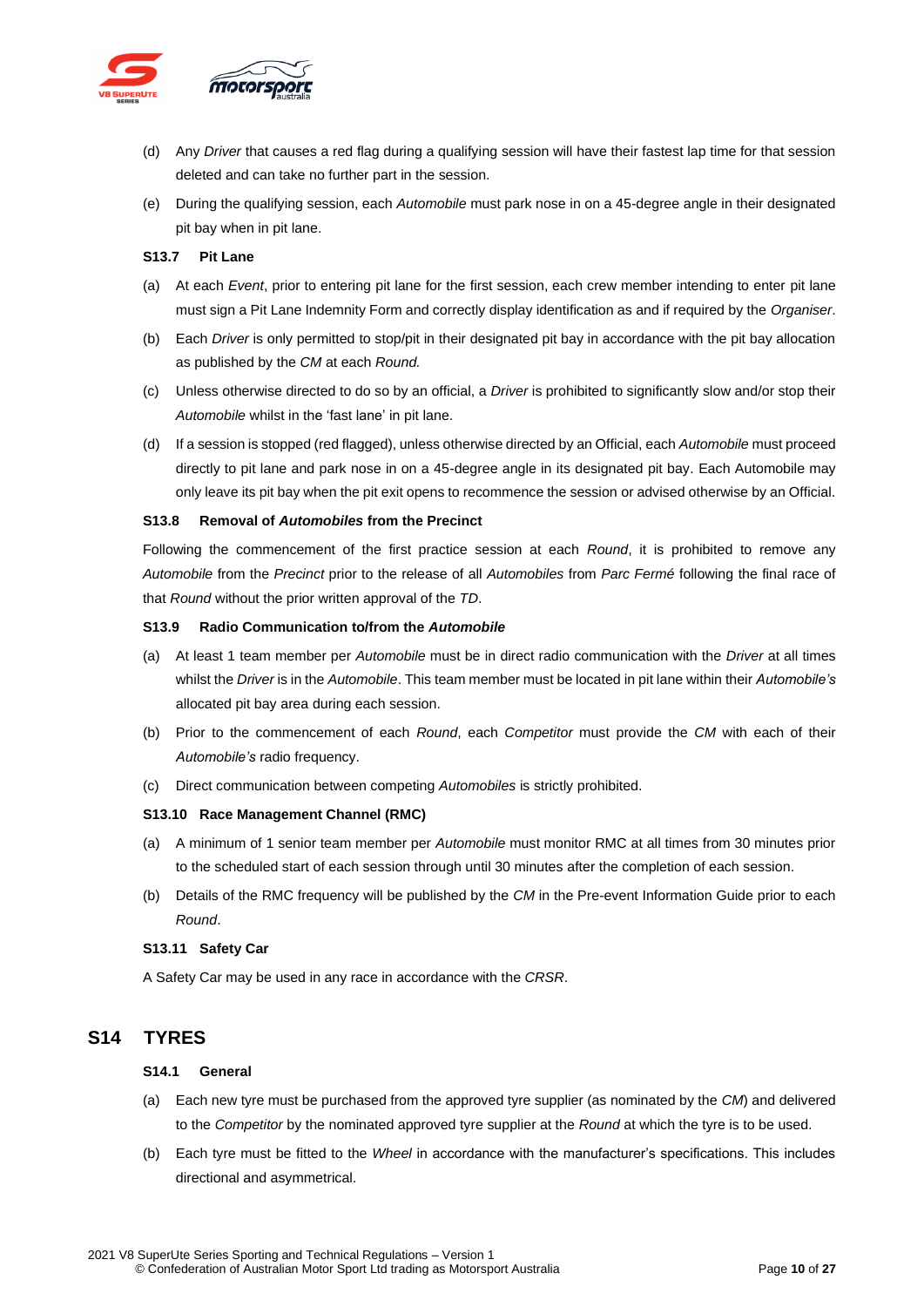

- (c) Any tyre may only be cleaned using manually operated hand-held tools such as a flat scraper. The use of any electrical or mechanically operated device is prohibited.
- (d) The use of any tyre heating, heat retention device or chemical treatment is prohibited.
- (e) The *TD* is permitted to impound any tyre between sessions.
- (f) The *TD* is the sole arbiter with regard to the interpretation and application of all tyre regulations and any decision made by the *TD* in this regard shall not be the subject of any protest.

#### <span id="page-10-0"></span>**S14.2 Tyre Allocation/Marking**

(a) At each *Round*, each *Automobile* is permitted to have the following number and classification of tyres marked for use in practice, qualifying and races:

|              | <b>PRACTICE</b>                                  | <b>QUALIFYING and RACES</b> |      |                         |  |
|--------------|--------------------------------------------------|-----------------------------|------|-------------------------|--|
| <b>Round</b> | <b>Previously</b><br><b>Used/Marked</b><br>Tyres | <b>New Tyres</b>            |      | Maximum No. of<br>Tyres |  |
|              | Max.                                             | Min.                        | Max. | <b>Total</b>            |  |
|              |                                                  |                             | 8    |                         |  |
| 2            | հ                                                |                             | 6    |                         |  |
| 3            | հ                                                |                             | 6    |                         |  |
|              | հ                                                |                             | 6    |                         |  |
| 5            |                                                  |                             | 8    |                         |  |

- (b) The tyre allocation for Qualifying and Races applies from the commencement of Qualifying until the end of the final race for the *Round*.
- (c) Each *Competitor* must present each tyre to the *TD* for marking at the front of their respective garage/paddock bay when requested.
- (d) It is the *Competitor's* responsibility to ensure that each tyre is marked by an Official prior to receiving the tyre from the nominated approved tyre supplier and that these markings remain legible at all times.
- (e) Following the completion of qualifying and each race, it is the *Competitor's* responsibility to notify the *TD* or the *TA* of any tyre that requires re-marking during *Parc Fermé* or prior to the *Wheel* being removed from the *Automobile*. Failure to do so may result in the tyre being deemed ineligible.

#### <span id="page-10-1"></span>**S14.3 Practice**

- (a) During each practice session of the *Series*, with the exception of *Round* 1, each *Automobile* must be fitted with *Previously Used or Previously Marked Tyres* that were marked and used at a previous *Round*.
- (b) For the first *Round* of the *Series* in which an eligible *Automobile* competes, in addition to the requirements of Regulation S14.2(a), a maximum of 4 new tyres may be purchased from the approved tyre supplier for each *Automobile* for use during practice at that *Round* and these tyres must be delivered to the *Competitor*  by the approved tyre supplier at the *Round*.
- (c) In exceptional circumstances, should a *Competitor* not have a sufficient number of *Previously Used or Previously Marked Tyres* to comply with Regulation S14.2(a), the *TD* may approve the use of a previously unmarked tyre provided each such tyre is fitted to the *Automobile* for the full duration of each practice session for the *Round*.

#### <span id="page-10-2"></span>**S14.4 Qualifying and Races**

(a) Unless otherwise approved by the *TD*, once qualifying has commenced a tyre is prohibited to be removed and/or rotated on the wheel rim until after the completion of Race 1.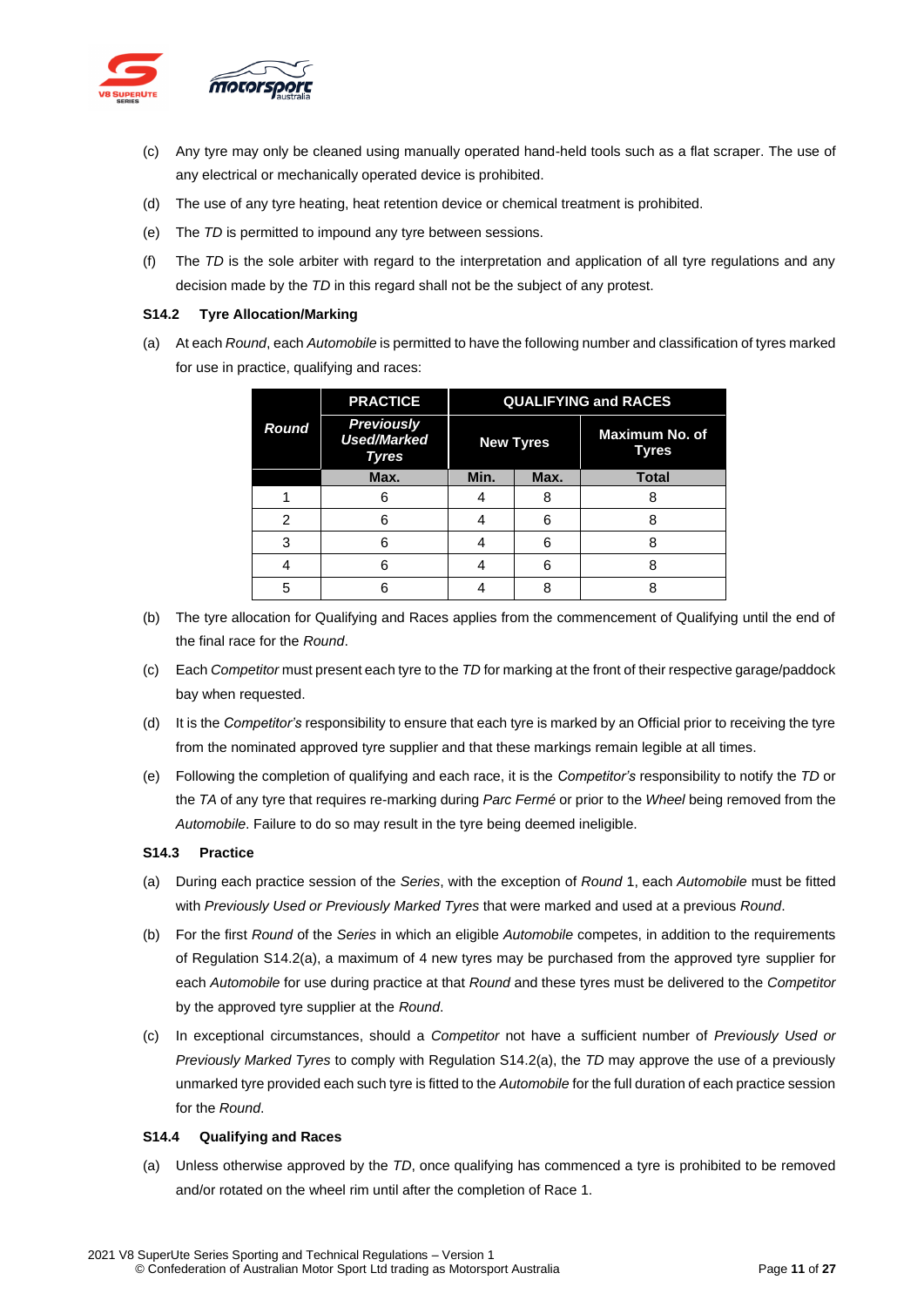

(b) If a *Competitor* no longer has 4 marked tyres available for use due to damage sustained during qualifying and/or any race, with the approval of the *TD*, a *Competitor* may be permitted a *Previously Marked Tyre/s* as a replacement tyre/s provided the replacement tyre/s is of similar wear. At the completion of the session the damaged tyre/s will be impounded by the *TD*. If the *TD* approves a replacement tyre/s, the *Competitor* must start the next race from the rear of the grid.

## <span id="page-11-0"></span>**S15 FUEL**

- (a) A maximum of 60 litres of fuel is permitted to be stored in the fuel containers provided by the official fuel supplier within each *Automobile's* designated garage/marquee bay or the designated dangerous goods storage unit.
- (b) Fuel is only permitted to be dispensed into each *Automobile* using a dispensing unit as supplied by the official fuel supplier or as approved by the *CM*.
- (c) The supplied spill kit must be kept complete and located in a visible area of the garage at all times.
- (d) When refuelling an *Automobile* each *Competitor* is required to comply with the following refuelling procedure:
	- (i) At least 1 crew member must act as a fire attendant and be in possession of either one 9 kg or two 4.5 kg dry powder fire extinguisher/s.
	- (ii) With the exception of the refueller and designated fire attendant/s, no other person is permitted to be within 3 metres of the refuelling point.
	- (iii) During refuelling, a drip/catch mat or tray must be below the refuelling point of the *Automobile* which must be capable of containing any spillage.

## <span id="page-11-2"></span><span id="page-11-1"></span>**S16** *AUTOMOBILE* **MARKINGS**

#### **S16.1 General**

In addition to the requirements detailed in Attachment 2 and Attachment 3 of these regulations, each *Automobile* must comply with the Technical Appendix - Schedule K of the *Motorsport Australia Manual*.

#### <span id="page-11-3"></span>**S16.2** *Competition Numbers*

- (a) The allocation of a *Competition Number* for each *Automobile* is solely the responsibility of the *CM*.
- (b) Unless otherwise approved by the *CM*, once a *Competition Number* has been allocated to an Automobile, this *Competition Number* must remain with that *Automobile* for the entire *Series*.

### <span id="page-11-4"></span>**S16.3 In-Car Signage**

- (a) The in-car signage board (or similar as approved by the *CM*) and *Competition Number* requirements detailed in Attachment 4 must be displayed within each *Automobile* as supplied by, and in the location and orientation specified, by the *CM*.
- (b) Additional in-car signage is permitted subject to the prior approval of the *CM*.

## <span id="page-11-5"></span>**S17** *DRIVER'S* **APPAREL**

(a) Each *Driver* must only use apparel that complies with Article 1.1 (National) of the Technical Appendix - Schedule D of the *Motorsport Australia Manual*.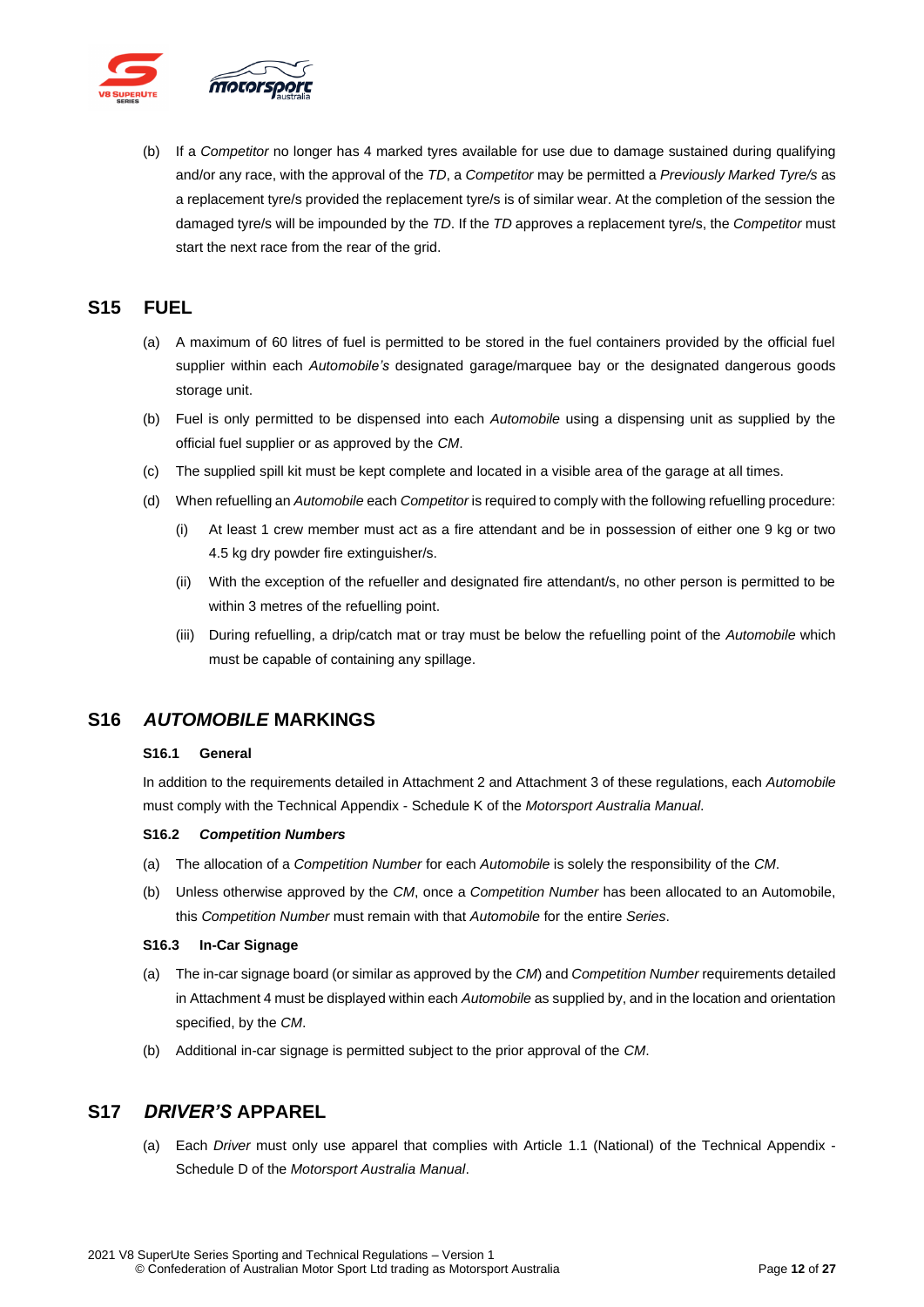

(b) All signage on a race suit must comply with requirements detailed in Attachment 5 and Technical Appendix – Schedule D of the *Motorsport Australia Manual*.

## <span id="page-12-0"></span>**S18 BALANCE OF PERFORMANCE (***BOP***)**

- (a) Each *Automobile* must comply with all requirements of the current *BoP* document.
- (b) Any update to the *BoP* document, as approved by *Motorsport Australia*, will be advised to each *Competitor* by the *CM* and will take effect from the following *Round*.
- (c) The *CM* has the authority to review and adjust the *BoP* during a *Round* if it is deemed that a parity adjustment is required.

## <span id="page-12-1"></span>**S19 IN-CAR CAMERAS**

- (a) Each *Automobile* must be fitted with a fully operational digital video camera and recording device and any associated camera equipment to ensure the full functionality and recording capability of the camera in each practice, *Passenger Ride*, qualifying, warm up and race session at each *Round* as detailed in these regulations.
- (b) Each *Competitor* will be required to supply a camera that records in high definition on an SD card supplied by the *Competitor* for each of their *Automobiles*.
- (c) Each mounting bracket must be approved by the *TD* or Chief Scrutineer.
- (d) The camera and associated equipment must be installed in the *Automobile* with the camera pointed in a forward direction with a field of vision sufficiently wide enough to record clearly and without obstruction at all times the *Driver's* view of the *Track* ahead.
- (e) The *Competitor* will be required to ensure that the camera is switched on and functioning in the correct manner prior to the *Automobile* entering the *Track* for each practice, *Passenger Ride*, qualifying, warm up and race session at an *Event*.
- (f) Access to the camera must be provided to any Series Personnel (refer Article S2.1) at any time upon request.
- (g) Each *Competitor* must have a spare SD card available for each of their *Automobiles* for instances where the original SD card may be required for judicial purposes.
- (h) No person other than Series Personnel will have access to the camera other than to remove or replace the SD card.
- (i) Each *Competitor* is permitted access to the video images recorded by the camera, however, the footage is strictly for private internal purposes, that is, it cannot be sold, licensed, broadcast, published, commercially exploited or otherwise publicly displayed or distributed including in any case via the internet.
- (j) When requested, a *Competitor* must immediately provide the SD card to any Series Personnel.
- (k) At all times the images recorded remain the property of the *CM*.
- (l) Each SD card must have the *Automobile's Competition Number* clearly marked on the card.
- (m) Each SD card must remain in the camera for 30 minutes after a session has concluded unless any Series Personnel have requested it.
- (n) No footage is to be deleted from the SD card during the *Round* without the written permission of the *CM*, the COC or their nominee.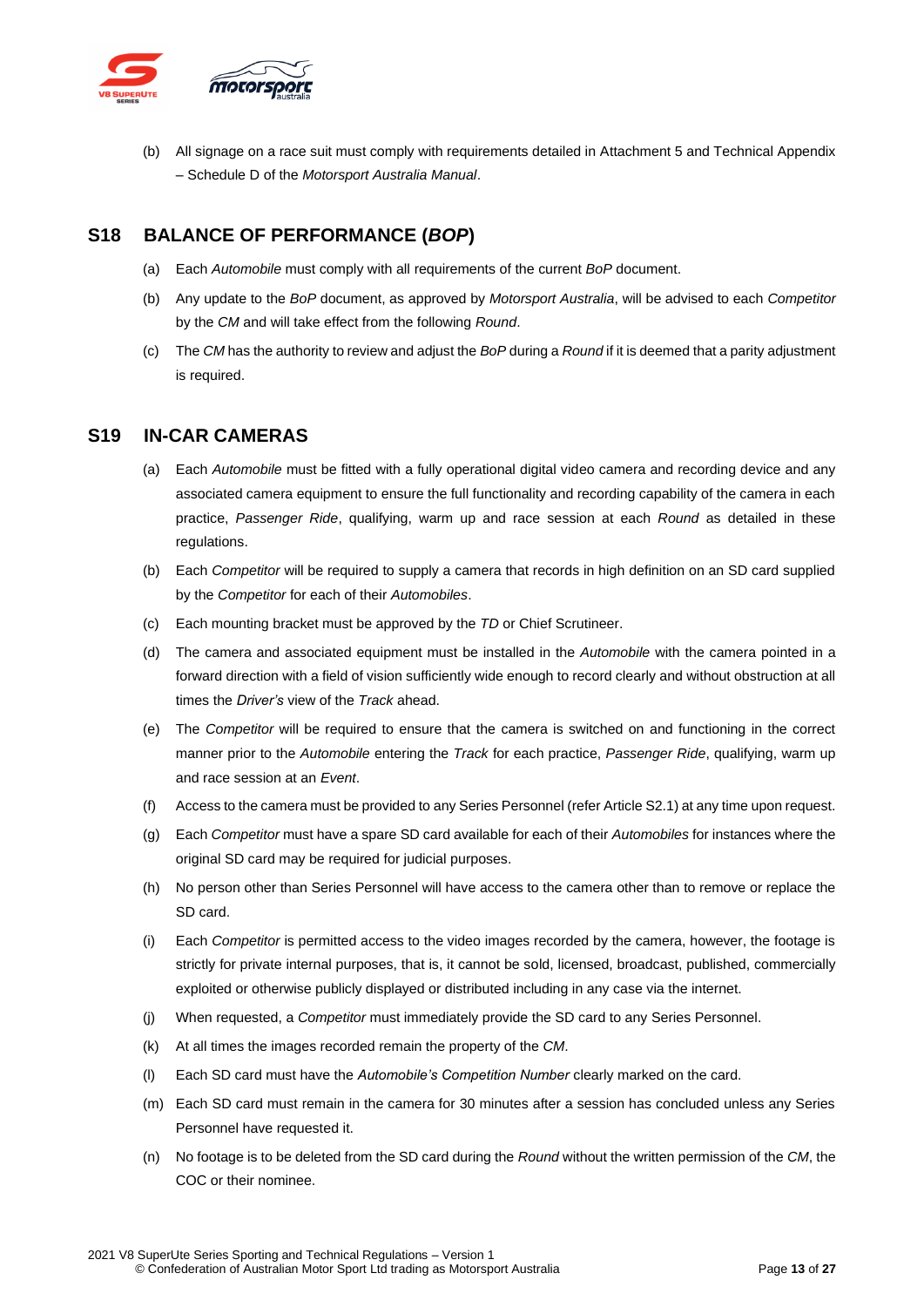

- (o) In addition to the in-car camera unit detailed in these regulations, the *CM* reserves the right for V8 Supercars TV to fit a Globe Cam unit or similar to any *Automobile*.
- (p) Unless otherwise approved in writing by the *CM*, the fitment and/or use of any other camera unit or recording device on an *Automobile* is prohibited.

## <span id="page-13-0"></span>**S20 TESTING RESTRICTIONS**

- (a) Unless otherwise approved by the *CM*, the following is prohibited to be driven on any *Circuit* that is hosting a *Round* of the *Series* for 7 days prior to the commencement of that *Round*:
	- (i) Any *Automobile* associated with the *Series*;
	- (ii) Any *Driver* associated with the *Series* driving a utility vehicle of any description.
- (b) The *CM* will be the sole arbiter as to whether an *Automobile* or *Driver* is associated with the *Series*.

## <span id="page-13-1"></span>**S21** *PASSENGER RIDES*

- (a) Any *Passenger Ride* must only be conducted in full compliance with the relevant provisions of the Motorsport Australia Motor Sport Passenger Ride Activity Policy.
- (b) With the exception of any guests of the *CM*, each *Passenger* who participates in a *Passenger Ride* must be a bona-fide guest or team sponsor. Any team member or technical consultant/supplier is prohibited to participate in any *Passenger Ride* session.
- (c) The *CM* will be the sole arbiter as to whether any *Automobile*, *Driver* or *Passenger* is permitted to participate in any *Passenger Ride* session and the decision of the *CM* in this regard will not be the subject of any appeal or protest.
- (d) At least 1 team member per *Automobile* must be located in pit lane and in direct radio communication with the *Driver* at all times during a *Passenger Ride* session.
- (e) A minimum of 1 senior team member for each participating *Automobile* must monitor RMC at all times during *Passenger Ride* sessions.

## <span id="page-13-2"></span>**S22** *COMPETITOR* **CONDUCT**

- (a) It is the *Competitor's* responsibility to ensure the *Driver* and each associated team member conducts themselves in a respectable manner at all times.
- (b) Failure to do so may result in the *Competitor*, *Driver* and/or team member being referred to the Stewards for bringing the category into disrepute.
- (c) At all times each *Competitor*, *Driver* and associated team member are required to abide by the CM and V8 Supercars Commercial Guidelines, Supercars Brand Guidelines and Social Media Guidelines/Policy as published by the *CM* and/or *Motorsport Australia*.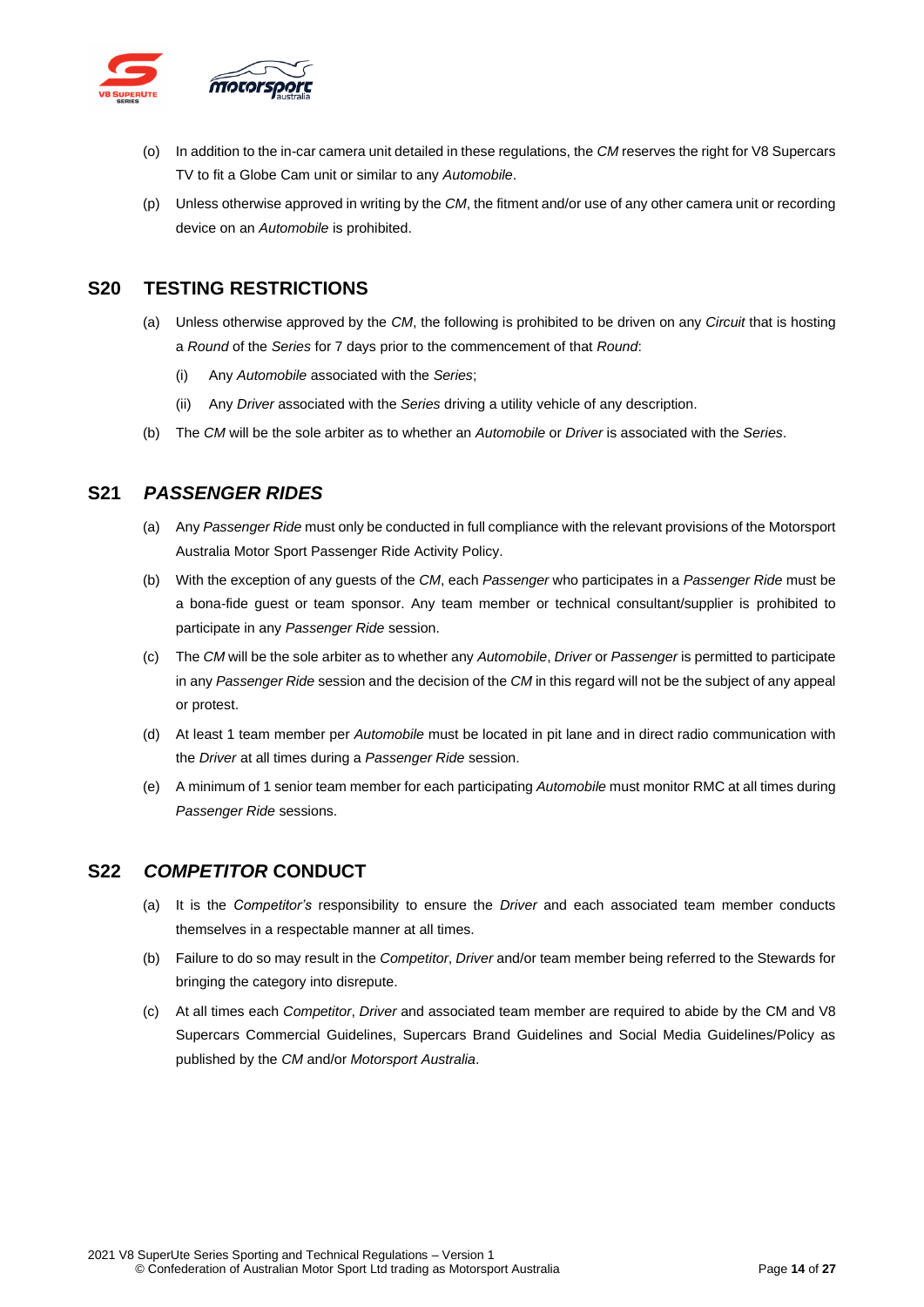

## **ATTACHMENT 1 DEFINITIONS**

<span id="page-14-1"></span><span id="page-14-0"></span>

| <b>Automobile</b>                 | A utility vehicle that is log booked for Competition by Motorsport Australia and is<br>registered for Competition with the CM.                                                                                                                                          |
|-----------------------------------|-------------------------------------------------------------------------------------------------------------------------------------------------------------------------------------------------------------------------------------------------------------------------|
| BoP                               | Balance of Performance document which details each parameter that may be<br>adjusted on a Round by Round basis in order to maintain parity between each<br>eligible model Automobile.                                                                                   |
| CА                                | The Category Administrator as appointed by the CM.                                                                                                                                                                                                                      |
| CМ                                | The Category Manager of the Series as appointed by Motorsport Australia.                                                                                                                                                                                                |
| COC                               | Clerk of the Course.                                                                                                                                                                                                                                                    |
| <b>Competition Number</b>         | The number used to identify each Automobile and as displayed on the Automobile<br>in accordance with the Technical Appendix - Schedule K of the Motorsport Australia<br>Manual.                                                                                         |
| <b>Control Component</b>          | A component that is specified for the Series and supplied by a Control Component<br>Supplier as detailed in the Motorsport Australia Recognition Documents. The<br>fitment and/or use of each Control Component is mandatory.                                           |
| <b>Control Component Supplier</b> | The manufacturer and/or supplier of a Control Component.                                                                                                                                                                                                                |
| <b>CRSR</b>                       | Circuit Race Standing Regulations as promulgated by Motorsport Australia.                                                                                                                                                                                               |
| <b>Driver</b>                     | A person holding a Licence acceptable to Motorsport Australia and entered to drive<br>an Automobile in an Event of the Series.                                                                                                                                          |
| <b>DSA</b>                        | <b>Driving Standards Advisor</b>                                                                                                                                                                                                                                        |
| <b>Passenger Ride</b>             | An activity in which a Passenger is carried in an Automobile in accordance with the<br>Motorsport Australia MSPRA policy.                                                                                                                                               |
| <b>Precinct</b>                   | The area within the perimeter of the Event venue.                                                                                                                                                                                                                       |
| <b>Previously Marked Tyre</b>     | A tyre that has been officially marked/approved by the TD or their nominee for<br>use on an Automobile with the corresponding Competition Number, at a Round.                                                                                                           |
| <b>Previously Used Tyre</b>       | A tyre that has a tread depth of less than 4.5 mm measured in the middle of the<br>tread face.                                                                                                                                                                          |
| <b>Recognition Documents</b>      | A series of documents consisting of the main Recognition Document, Variant<br>Option document, Supplier List and Technical Service Bulletins as promulgated by<br>Motorsport Australia, which detail the technical specifications of each eligible model<br>Automobile. |
| <b>Round</b>                      | A round of the Series.                                                                                                                                                                                                                                                  |
| <b>Series</b>                     | The 2021 V8 SuperUte Series.                                                                                                                                                                                                                                            |
| TA                                | The Technical Advisor as appointed by the CM.                                                                                                                                                                                                                           |
| TD                                | The Series Technical Delegate as appointed by Motorsport Australia.                                                                                                                                                                                                     |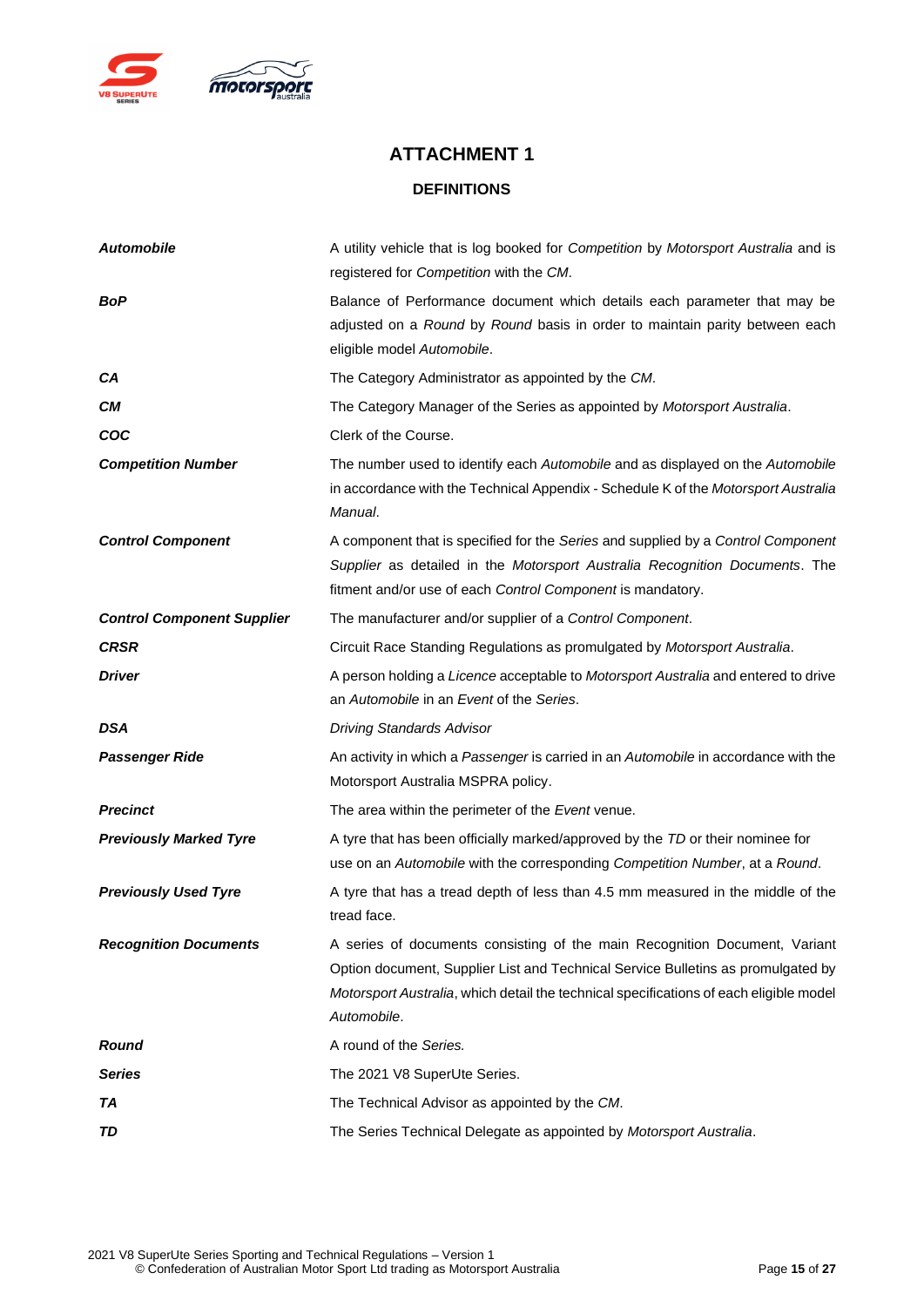

## **MARKINGS ON AUTOMOBILES**

<span id="page-15-1"></span><span id="page-15-0"></span>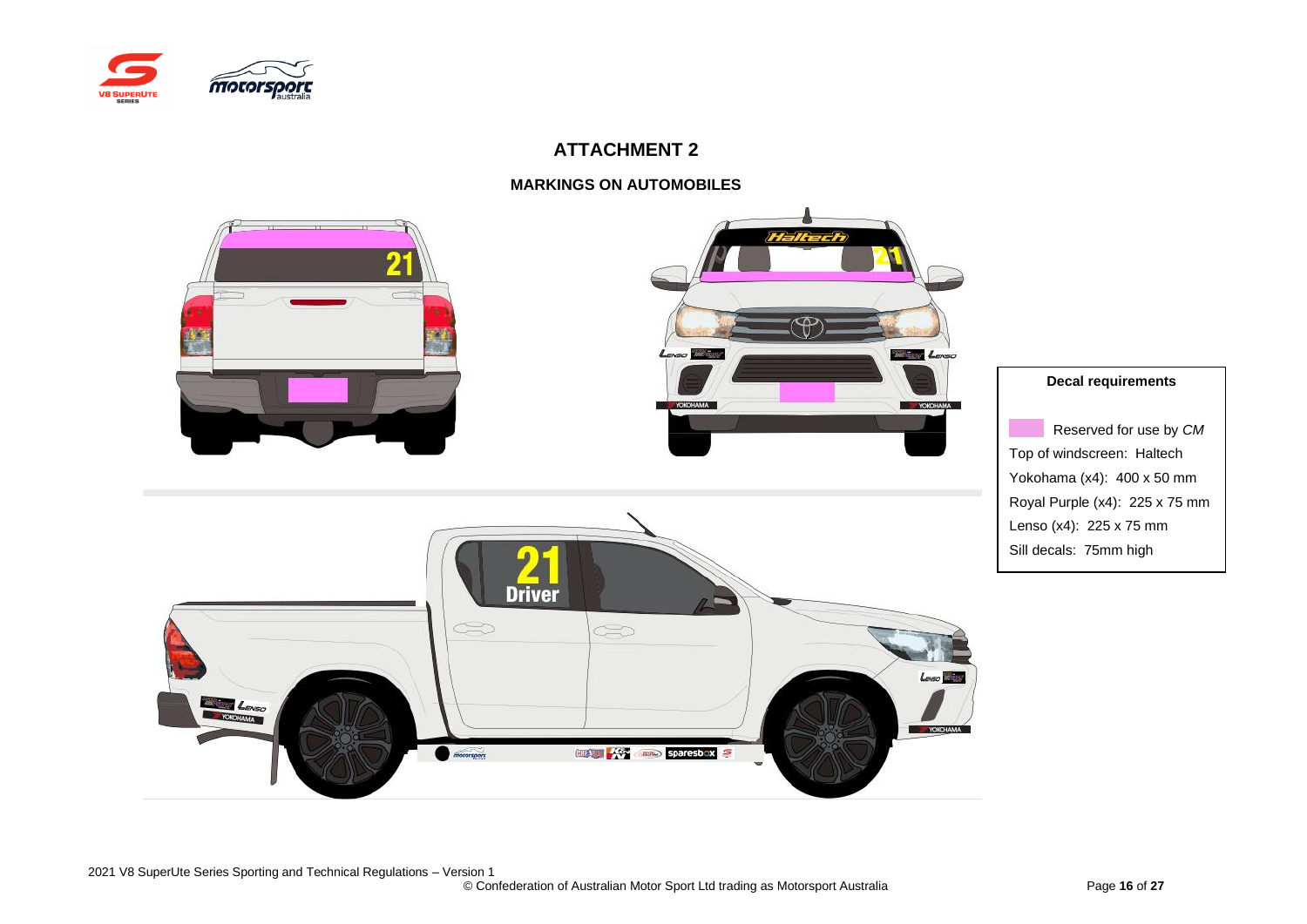

### **MARKINGS ON AUTOMOBILES – SIDE WINDOWS**



Competition Number must be Dayglo Yellow and Helvetica Bold Condensed. Competition Number must be located within the area dimensions below.



<span id="page-16-1"></span><span id="page-16-0"></span>

**Drivers Surname:** 100mm High, White Helvetica Bold Condensed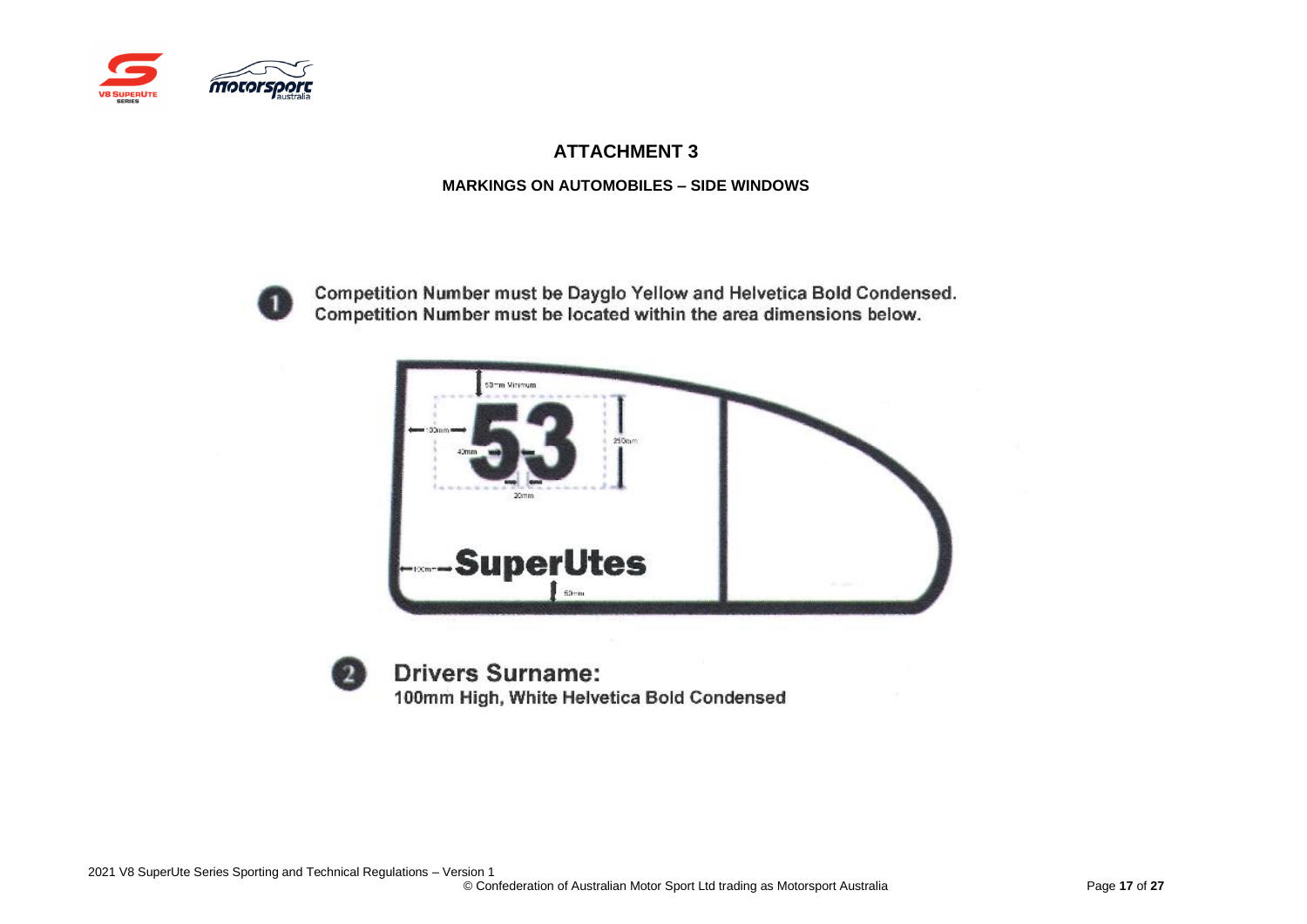

**IN CAR SIGNAGE**

<span id="page-17-1"></span><span id="page-17-0"></span>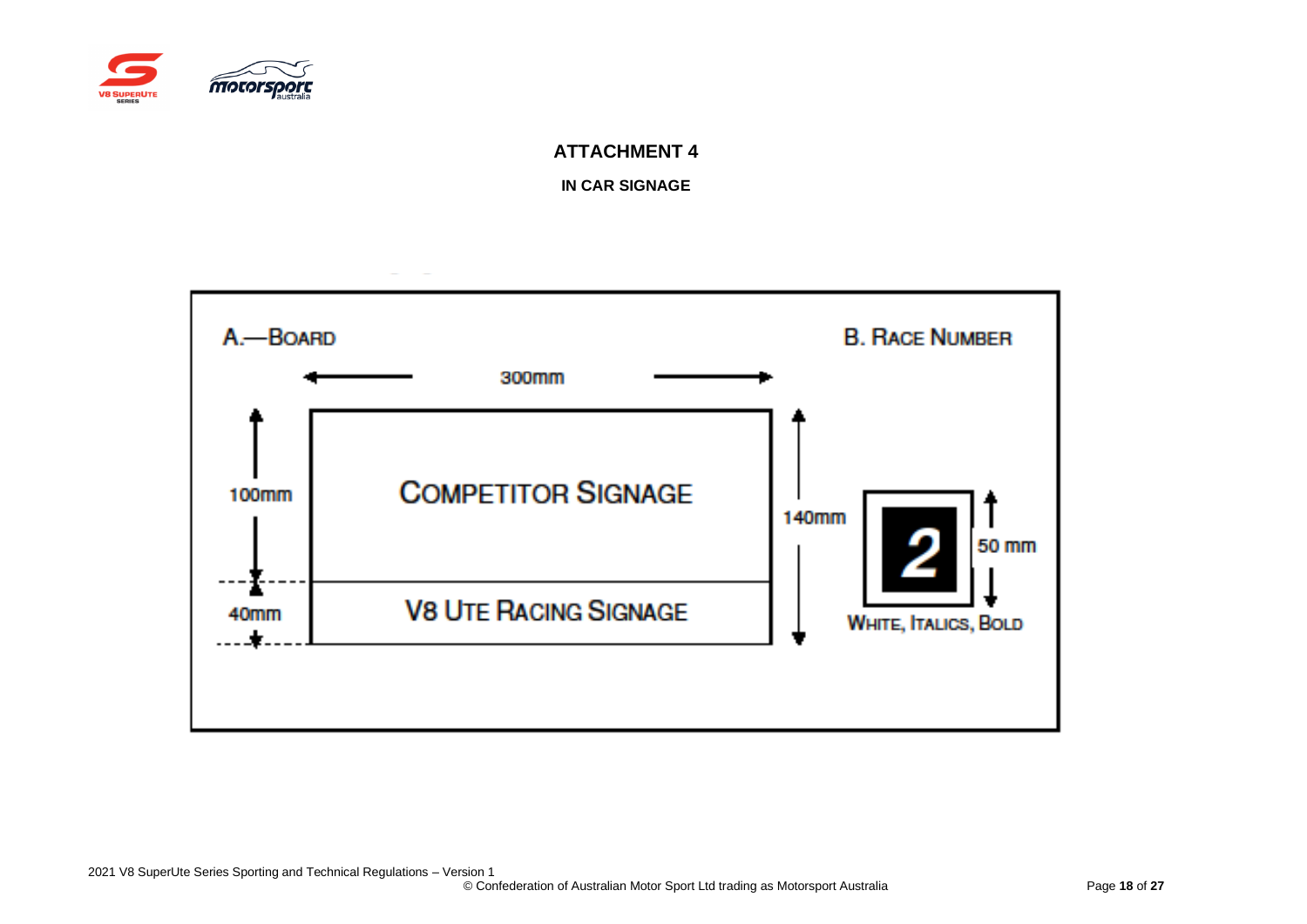<span id="page-18-0"></span>

## **APPAREL SIGNAGE**

<span id="page-18-1"></span>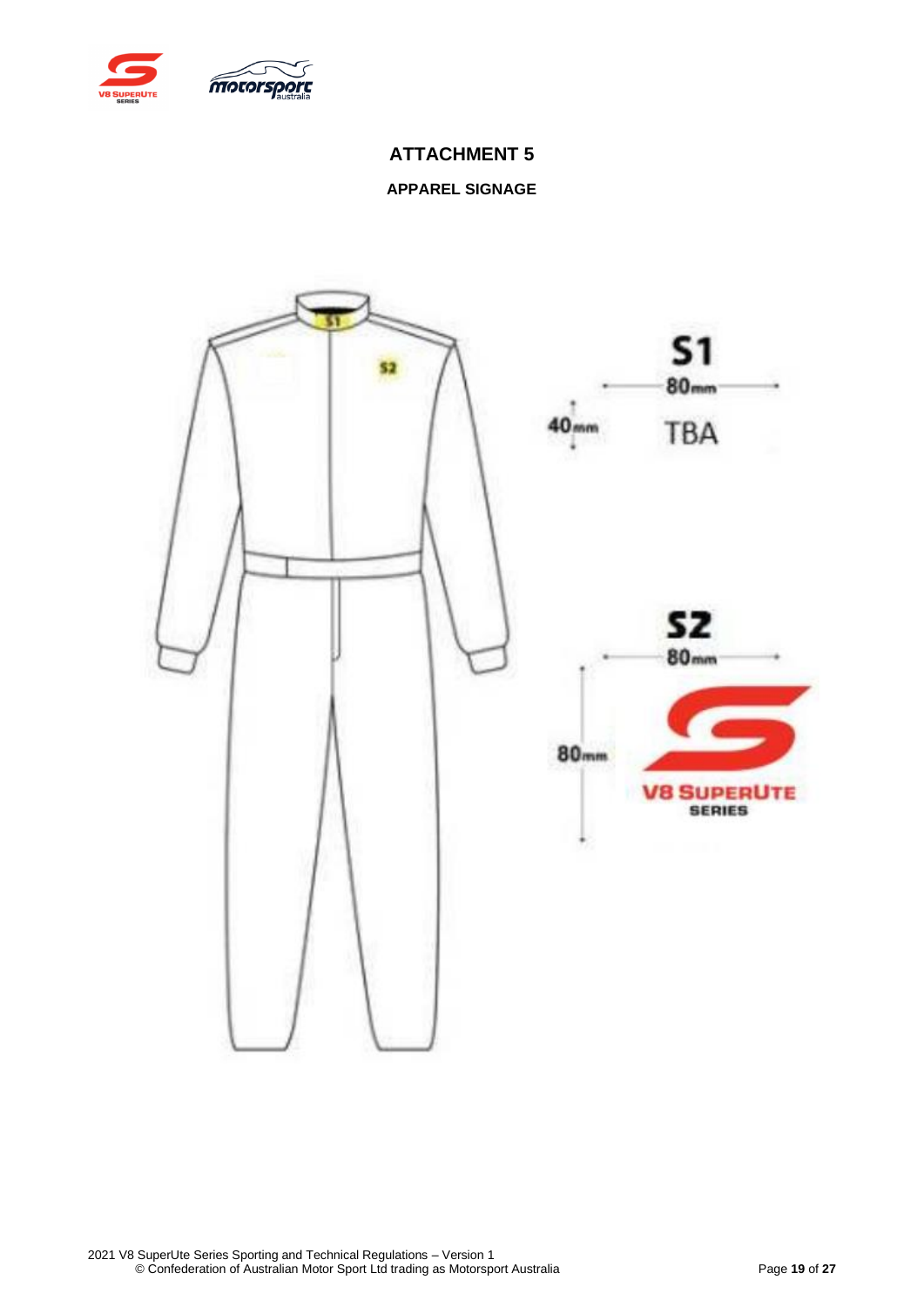

## **2021 V8 SuperUte Series**

## Technical Regulations

## <span id="page-19-0"></span>**T1 PREAMBLE**

- (a) In addition to these regulations, each *Automobile* must comply with the requirements of the Technical Appendix to the *NCR*. If at any time the two documents conflict, these regulations will take precedence.
- (b) The *CM* reserves the right to make changes to these regulations at any time, subject to the prior approval of *Motorsport Australia*, in the interests of safety, fairness, and cost containment and to maintain parity between the eligible model *Automobiles*.

## <span id="page-19-2"></span><span id="page-19-1"></span>**T2 ELIGIBILITY**

#### **T2.1 Homologation Requirements**

- (a) Unless otherwise detailed in these regulations or specified in the relevant *Motorsport Australia Recognition Documents,* each *Automobile* must remain identical in all respects to the specific production model on which it is based and as supplied by the *Automobile* manufacturer.
- (b) Any aspect relating to the construction, modification and/or preparation of an *Automobile* that is not specifically authorised in these regulations or the relevant *Motorsport Australia Recognition Documents* is prohibited.
- (c) At any time during a *Round*, at the request of the *TD*, the Stewards may issue an *Automobile* with a minor ineligibility in accordance with the *NCR*.

#### <span id="page-19-3"></span>**T2.2 Eligible** *Automobiles*

Only an approved *Automobile*, built in accordance with the relevant *Motorsport Australia Recognition Documents* and to the satisfaction of the *TA*, is eligible to compete in the *Series*.

#### <span id="page-19-4"></span>**T2.3 Minimum** *Racing Weight*

- (a) Each *Automobile* must comply with the minimum *Racing Weight* as specified in the current *BoP* document.
- (b) *Ballast* must be securely fitted to the *Automobile* and to the satisfaction of the *TA*.

### <span id="page-19-5"></span>**T2.4** *Control Components*

Unless stated otherwise in these regulations, each *Control Component* is only permitted to be purchased from and supplied by the category approved *Control Component Supplier* as detailed in the relevant *Motorsport Australia Recognition Documents*.

#### <span id="page-19-6"></span>**T2.5** *Control Component* **Sealing**

- (a) It is the *Competitor's* responsibility to ensure that each *Control Component* that is required to be sealed is done so in accordance with the relevant *Motorsport Australia Recognition Documents*.
- (b) Unless otherwise approved in writing by the *TD* or *TA*, each sealed *Control Component* must remain sealed for the duration of the *Series*.
- (c) Unless otherwise approved in writing by the *TD* or *TA*, each *Control Component Seal* is only permitted to be removed by the nominated *Control Component Supplier* as detailed in the *Motorsport Australia Recognition Documents*.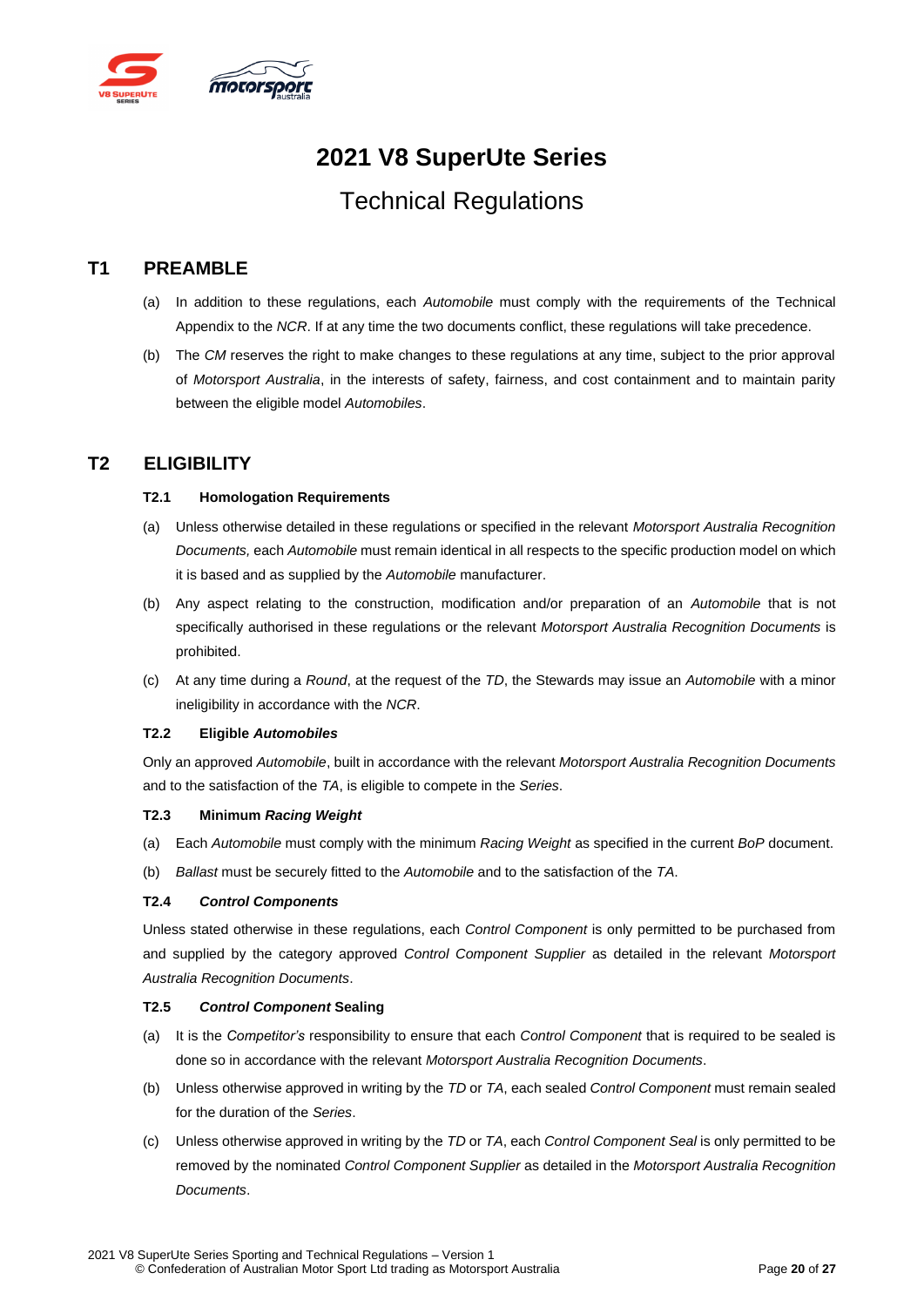

- (d) Where approval is given for a *Seal* to be removed by someone other than the nominated *Control Component Supplier*, only the *TD* or their nominee is permitted to re-seal the component.
- (e) Where approval is given for an engine *Seal* to be removed by someone other than the control engine builder, the engine *Seal/s* may only be removed and re-sealed once before the engine must be returned to the control engine builder for inspection and re-sealing.
- (f) Where a sealed component is deemed to be ineligible by the Stewards, the Stewards may impose a penalty of *Disqualification* of the *Automobile* from the results of all previous *Rounds* of the *Series* in which the sealed component was identified as having been fitted on that *Automobile*.

## <span id="page-20-1"></span><span id="page-20-0"></span>**T3** *CHASSIS*

#### **T3.1 Safety Cages**

- (a) No change or addition is permitted to be made to the safety cage design detailed in the relevant *Motorsport Australia Recognition Documents*.
- (b) Prior to any work commencing, it is the *Competitor's* responsibility to advise the *TA* if a safety cage needs replacing, or an *Automobile* needs re-shelling (which will be treated as a new *Automobile*).

## <span id="page-20-3"></span><span id="page-20-2"></span>**T4 ENGINE**

#### **T4.1 General**

- (a) Each engine and any of its component parts must remain identical in all respects to the original production engine, as supplied by the *Automobile* manufacturer and modified by the category engine builder as detailed in the relevant *Motorsport Australia Recognition Documents*.
- (b) Any plastic shrouding located in the engine bay, the sole purpose of which is aesthetic, may be removed.

#### <span id="page-20-4"></span>**T4.2 Replacement Engine**

(a) Unless otherwise approved in writing by the *TD* or *TA*, an engine may only be replaced with a new replacement engine that has been purchased from the relevant manufacturer and dynamometer tested and sealed by the category engine supplier, as detailed in the relevant *Motorsport Australia Recognition Documents*.

#### <span id="page-20-5"></span>**T4.3 Electronic Engine Control Unit (ECU)**

- (a) With the exception of any software or firmware owned and installed exclusively by the *CM*, the ECU and all associated wiring must remain unmodified unless otherwise approved in writing by the *TD* or *TA*.
- (b) Each sensor input and output to the ECU must be connected and operational at all times.
- (c) The ownership of the ECU and all software and firmware (i.e. engine maps and other programs) contained in the ECU remains that of the *CM*, and subsequently will only be accessed or modified by the *TA* or their nominee. Each ECU is to be returned to the *CM* at the completion of the final *Round* of the *Series*.
- (d) The TA reserves the right to randomly re-allocate the ECU of any *Automobile* at any time.

#### <span id="page-20-6"></span>**T4.4 Cooling System**

- (a) Cooling system components are free.
- (b) Subject to the prior approval of the *TD*, the fitment of a protective screen mounted in front of the radiator is permitted.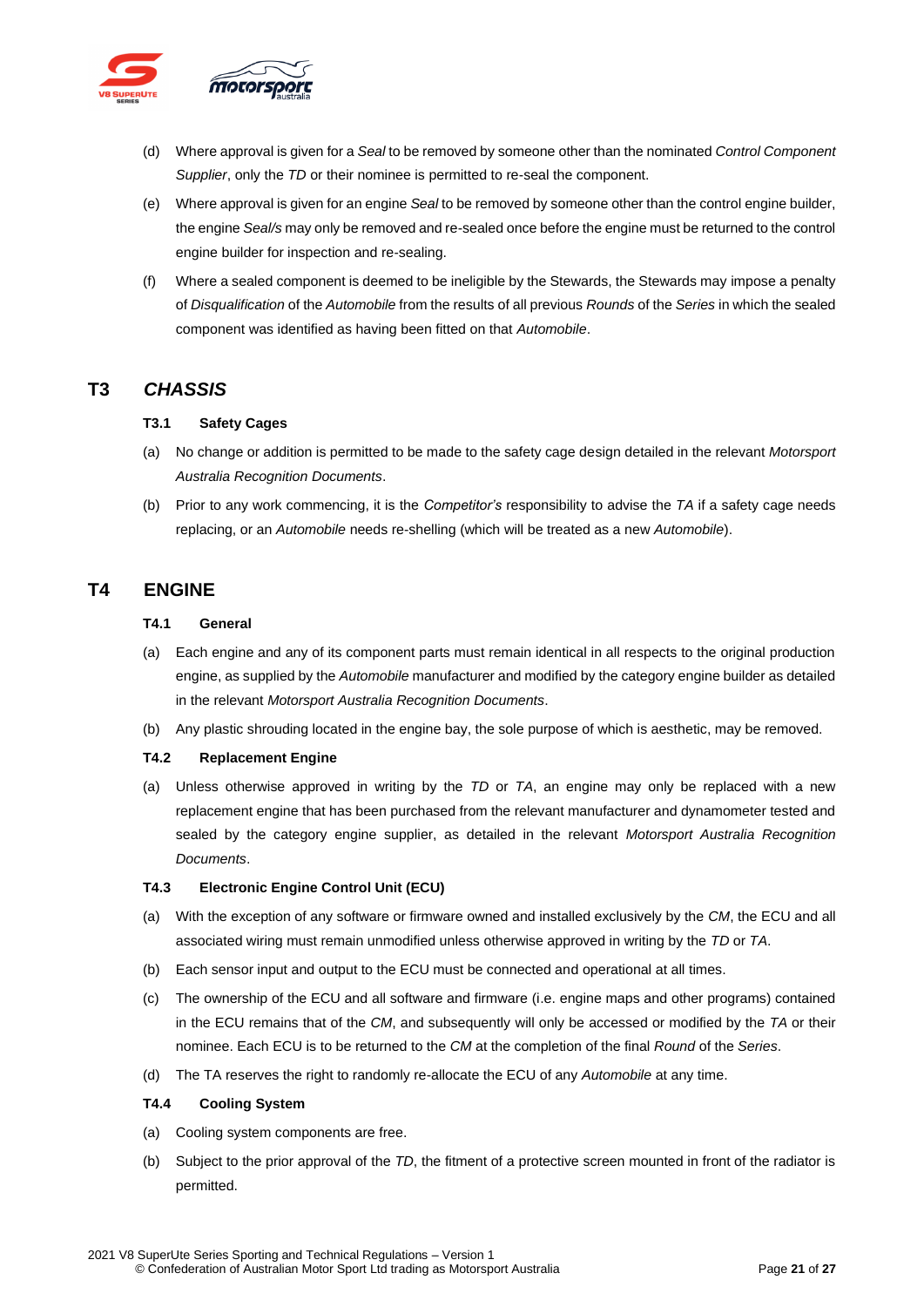

- (c) The thermostat is free.
- (d) Subject to the approval of the *TD* and provided that it remains within the perimeter of the *Coachwork* when viewed from the front and above and that no *Bodywork* alteration is made, radiator ducting for the sole purpose of directing cooling air to the radiator is free. Such ducting is prohibited to be used to direct cooling air or cool the air for the induction system.
- (e) The removal of any heater hose is permitted.

## <span id="page-21-1"></span><span id="page-21-0"></span>**T5 SUSPENSION**

#### **T5.1 Camber**

The maximum negative camber permitted for each front wheel is as specified in the *BoP* document.

#### <span id="page-21-2"></span>**T5.2 Rear Ride Height**

The minimum rear ride height is 327 mm +/-1.0 mm.

#### <span id="page-21-3"></span>**T5.3 Rear Drop Links**

The minimum drop link length is 168 mm +/-1 mm.

The maximum drop link length is 180 mm +/-1 mm.

Only position A for the drop link attachment to rocker is permitted (Soft)



*Rear Drop Link Locations*

#### <span id="page-21-4"></span>**T5.4 Rear Dampers**

Positions 1 (hard) and 2 (Soft) are the only damper attachment positions permitted to be used.

#### <span id="page-21-5"></span>**T5.5 Rear Trailing Arms**

The minimum trailing arm length is 715 mm +/-1 mm.

The maximum trailing arm length is 725 mm +/-1 mm.

## <span id="page-21-6"></span>**T6** *WHEELS*

(a) During each *Round*, each *Automobile* must only use the following *Wheel*:

| Manufacturer: | Lenso             |
|---------------|-------------------|
| Model:        | <b>TDR Racing</b> |
| Size:         | $18 \times 9.5$   |

(b) Any device, system, procedure, construction or design the purpose and/or effect of which allows the *Wheel* nuts/studs to remain in place as the *Wheel* is lifted onto or off the *Automobile* is prohibited.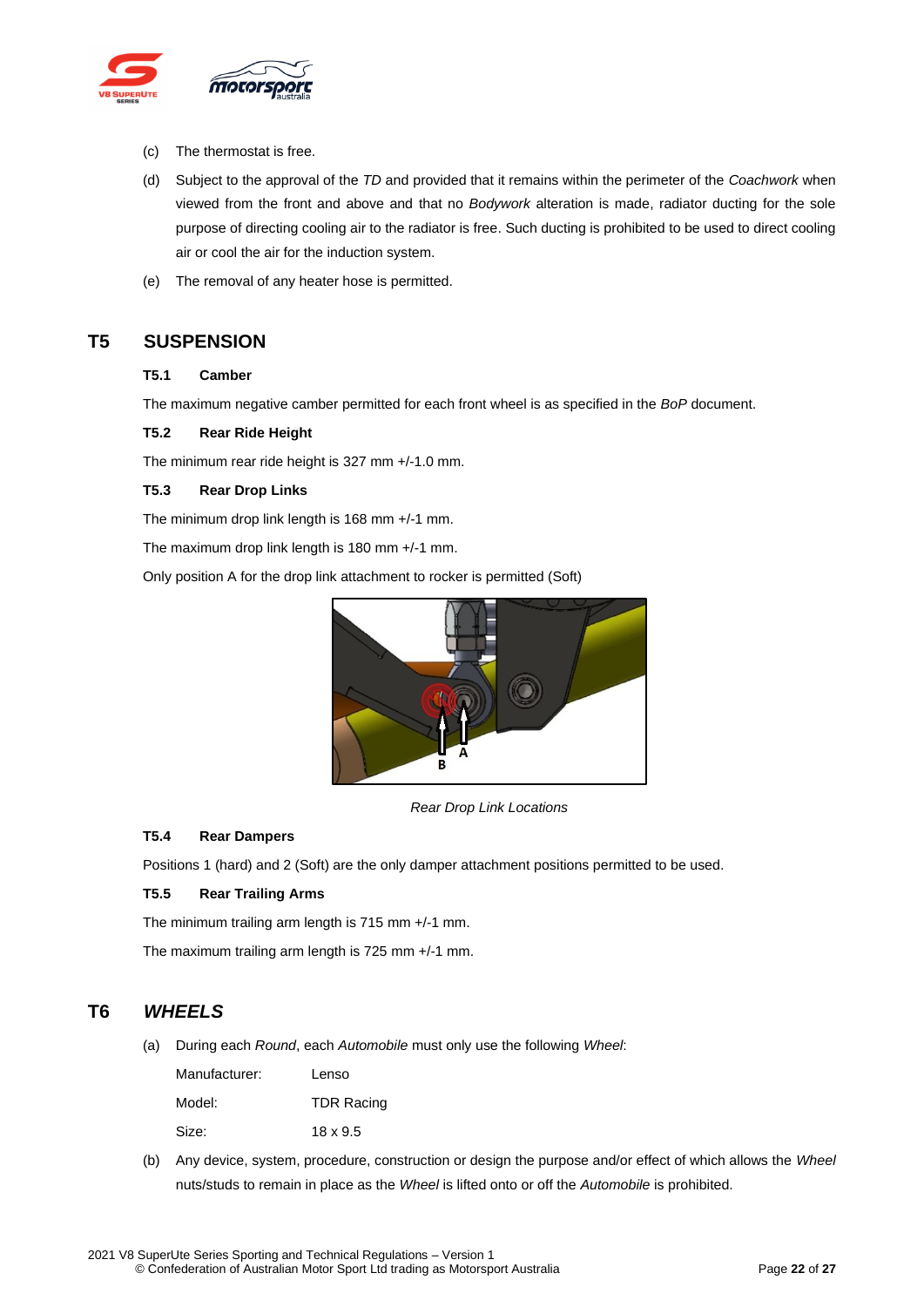

Each wheel nut must be made from a ferrous material and be open-ended.

## <span id="page-22-0"></span>**T7 TYRES**

(a) During each *Round*, each *Automobile* must only use the following tyres:

| Manufacturer: | Yokohama   |
|---------------|------------|
| Model:        | AO50       |
| Size:         | 255/40/R18 |

- (b) With the exception of wear resulting from normal usage, each tyre must remain unmodified and respect the manufacturer's recommendations.
- (c) Any tyre that is worn below any of the tread depth indicators located across the tread face, will be prohibited to be used.

## <span id="page-22-1"></span>**T8 FUEL**

- (a) Only fuel as supplied and dispensed by the official fuel supplier is permitted to be used.
- (b) With the exception of ambient atmospheric air and the specified control fuel, no other substance may be added to the intake charge of the engine.

## <span id="page-22-3"></span><span id="page-22-2"></span>**T9 ELECTRICAL**

#### **T9.1 Electrical Safety Equipment**

- (a) Each *Automobile* must be fitted with a rearward facing red rain light as detailed in the Technical Appendix Schedule C of the *Motorsport Australia Manual*.
- (b) The rain light must be switched on whenever the *Automobile* is being driven on a wet *Track* or as otherwise directed by the *COC* or their nominee.
- (c) The *TD* will be the final arbiter in regard to the suitability of the rain light.

#### <span id="page-22-4"></span>**T9.2 Data**

- (a) Unless otherwise approved in writing by the *CM*, only the following data storage devices are permitted to be used:
	- (i) The Electronic Engine Control Unit (ECU) in accordance with Regulation T4.3;
	- (ii) The In-Car Camera in accordance with Regulation T9.3, and;
	- (iii) 1 x MoTeC C125 and 1 x Haltech Dash.
- (b) Each data storage device must be installed in accordance with all instructions provided by the *TA*, remain as supplied by the manufacturer and must not be modified in any way.
- (c) Any error, action, omission or failure which causes a loss of any mandatory data, incomplete mandatory data, inaccurate mandatory data or any mandatory data which appears to have been tampered with, will be investigated by the *COC* or their nominee and may be deemed as a breach of these regulations.
- (d) All logged data must be made available to the *CM*, *COC* or their nominee for judicial purposes.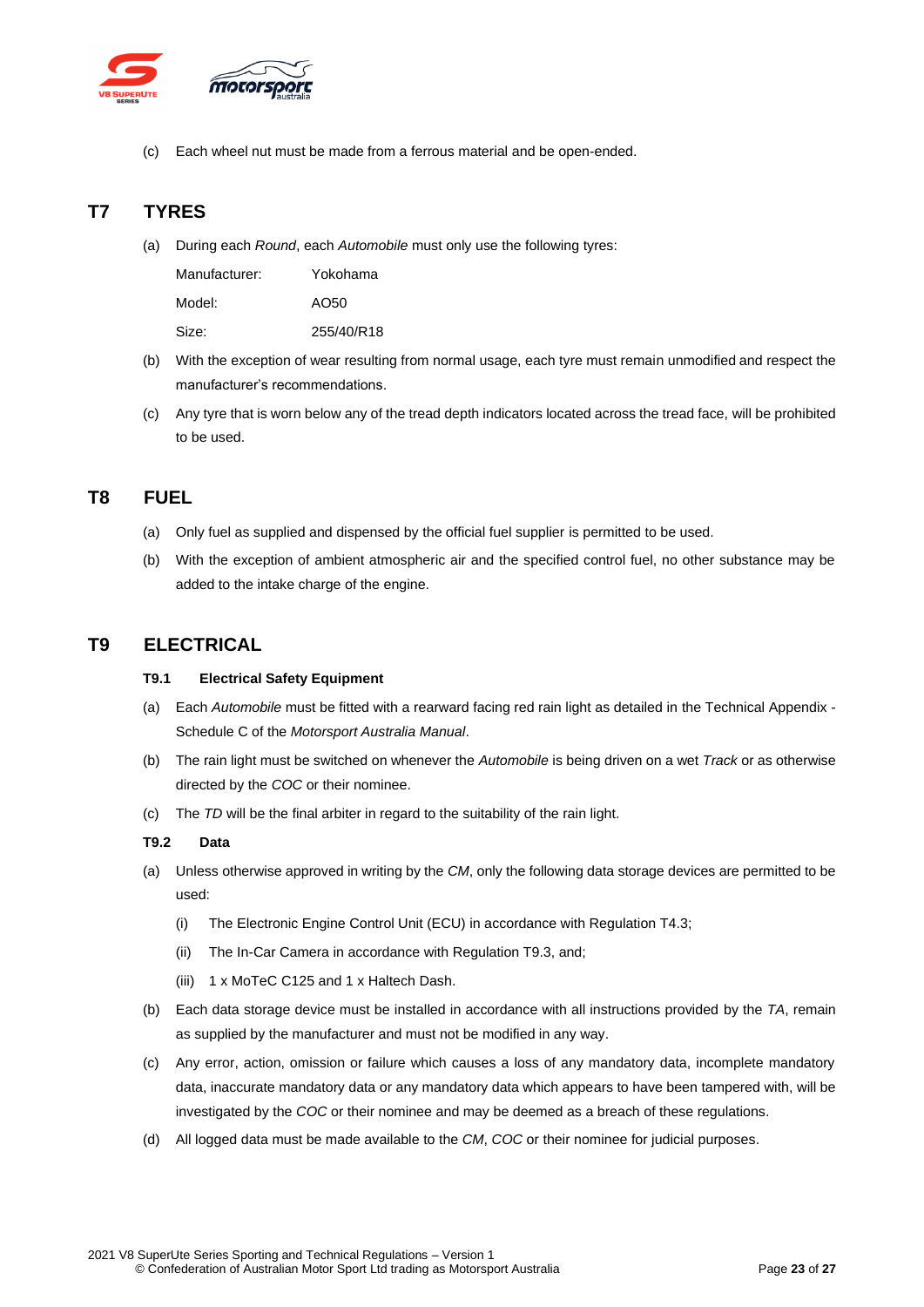

#### <span id="page-23-0"></span>**T9.3 In-Car Cameras**

- (a) Each *Automobile* must be fitted with a complete in-car camera system as specified in Article S20 of the 2021 V8 SuperUte Series Sporting Regulations.
- (b) The in-car camera system must be installed in accordance with and as supplied by the manufacturer and must not be modified in any way. Each installation is to be inspected and approved by the *TD* or Chief Scrutineer.

#### <span id="page-23-1"></span>**T9.4 Starter Motor**

- (a) The method of operation of the starter motor may be modified so long as it complies with the following:
	- (i) The cranking signal may be moved from the OEM location to a switch; and
	- (ii) The switch must be positioned so that it can only be operated by the *Driver's* hand; and
	- (iii) The switch must not be mounted to the steering wheel; and
	- (iv) The switch may be connected directly to the OEM starter relay utilising two wires or directly to the starter.

## <span id="page-23-2"></span>**T10 TIMING TRANSPONDER**

Each *Automobile* must be fitted with a timing transponder in a location as shown in Attachment 1.

## <span id="page-23-3"></span>**T11** *COACHWORK*

- (a) It is permitted to reshape the wheel arch beading against the inside of the mudguard and remove the plastic inner liner of the mudguard.
- (b) The front and rear windscreen must be of laminated glass construction or 6 mm polycarbonate as supplied by Racescreen.
- (c) Each side window must be laminated glass construction as supplied by the manufacturer or 4.5 mm polycarbonate as supplied by Racescreen.
- (d) Provided reinforcing does not exceed a surface area of 150 mm x 150 mm and follows the contours of the original structure, the reinforcing of any jacking point under an *Automobile* is permitted by the addition of metal plate/s.
- (e) Provided it does not exceed 150 mm in width and does not protrude below the sill, an additional jacking point on either side of the *Automobile* may be added between the main *chassis* rail and the inner edge of the sill.
- (f) Subject the satisfaction of the *TD,* additional fixings may be added to non-metallic *Bodywork* for the sole purpose of securing a component to the *Automobile*,.
- (g) Each OEM component, which sole purpose is to locate the battery, is permitted to be removed.
- (h) Each OEM component and bracket, which sole purpose is to support and/or facilitate the removal of the spare *Wheel*, is permitted to be removed.
- (i) A hard tonneau cover is permitted to be fitted to the ute tray and must be restrained by a minimum of 2 tethers each consisting of a strap of 36 mm minimum width with an 8 mm diameter attachment bolt and quick release clip (refer example below) that limits the opening of the cover to a maximum of 150 mm at any point and to the satisfaction of the *TD*. Each tether attachment and mounting must be of a construction to prevent the hard tonneau cover separating completely from the ute tray at any location.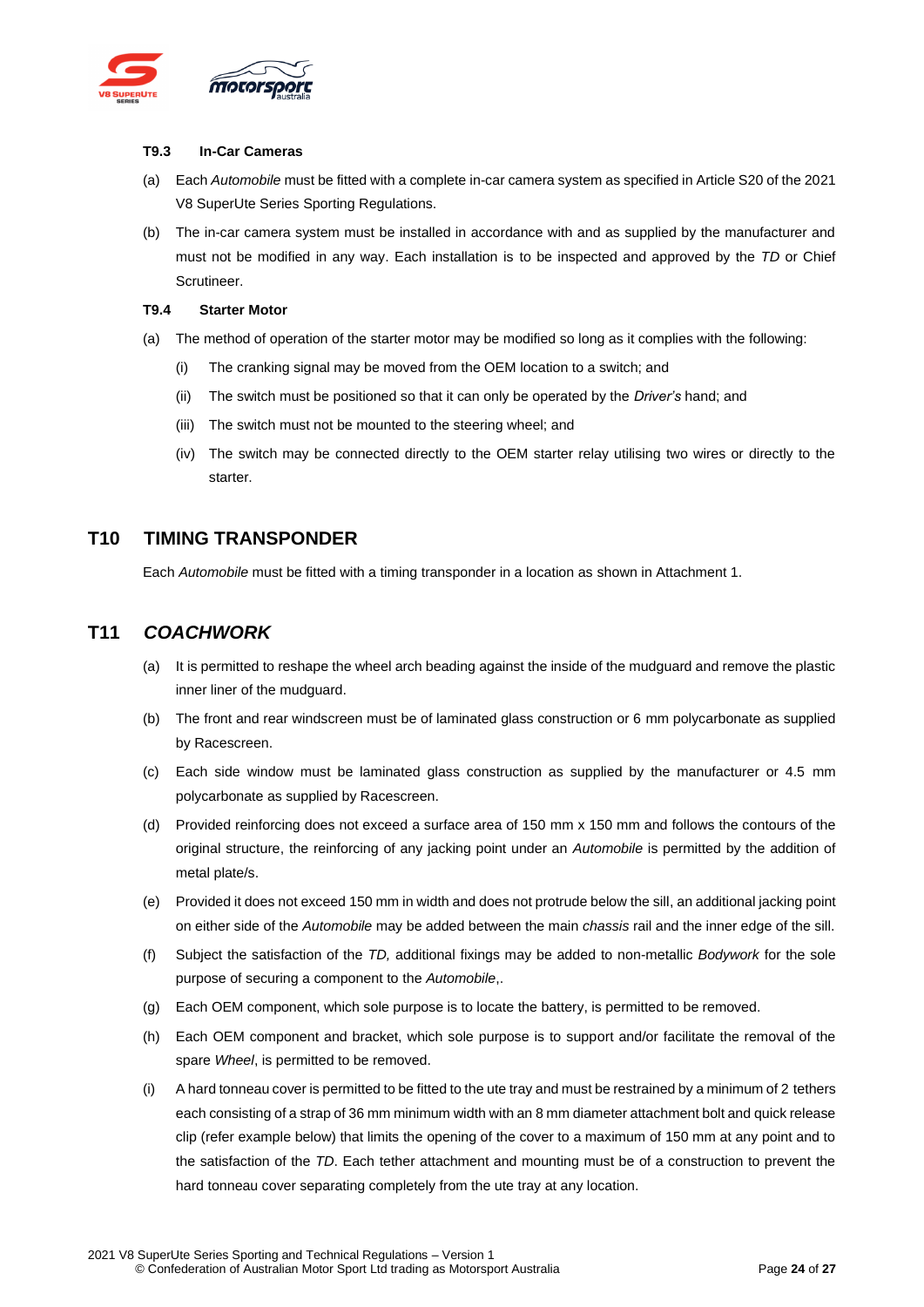



## <span id="page-24-0"></span>**T12** *COCKPIT*

- (a) With the exception of the following, any other OEM component may be removed from the *Cockpit*:
	- (i) Dashboard (as depicted in the relevant *Motorsport Australia Recognition Documents*)
	- (ii) Dashboard support structure
	- (iii) Instrumentation
	- (iv) Combination switches
	- (v) Wiring harnesses
	- (vi) *Automobile Control Components*

*NOTE:* For the purpose of this regulation, the only component of the door assembly which is considered to be part of the *Cockpit* is the door trim. If the door trim is removed it must be replaced with an aesthetically suitable component to the satisfaction of the *TD*.

- (b) Only the following components are permitted to be added to the *Cockpit* of an *Automobile*:
	- (i) Safety equipment and structures
	- (ii) Additional instruments and alarms, the sole purpose of which is to monitor fluid pressure and temperature
	- (iii) A shift light for monitoring engine revs
	- (iv) *Driver* comfort aids
	- (v) MoTeC C125 dash and data storage device
	- (vi) MoTeC beacon receiver
	- (vii) Approved in-car camera/s and associated equipment

*NOTE:* The above items must not hinder the *Driver's* exit from the *Cockpit* or visibility. Their mountings must be able to withstand a deceleration of 25 g in any direction.

## <span id="page-24-1"></span>**T13 NON-GENUINE PARTS**

- (a) Freedom of source of supply is granted for the following replacement parts:
	- (i) Detachable body panels
	- (ii) Light assemblies
	- (iii) Fan belts
	- (iv) Radiator hoses
	- (v) Fuel filters
	- (vi) Light globes
	- (vii) Gaskets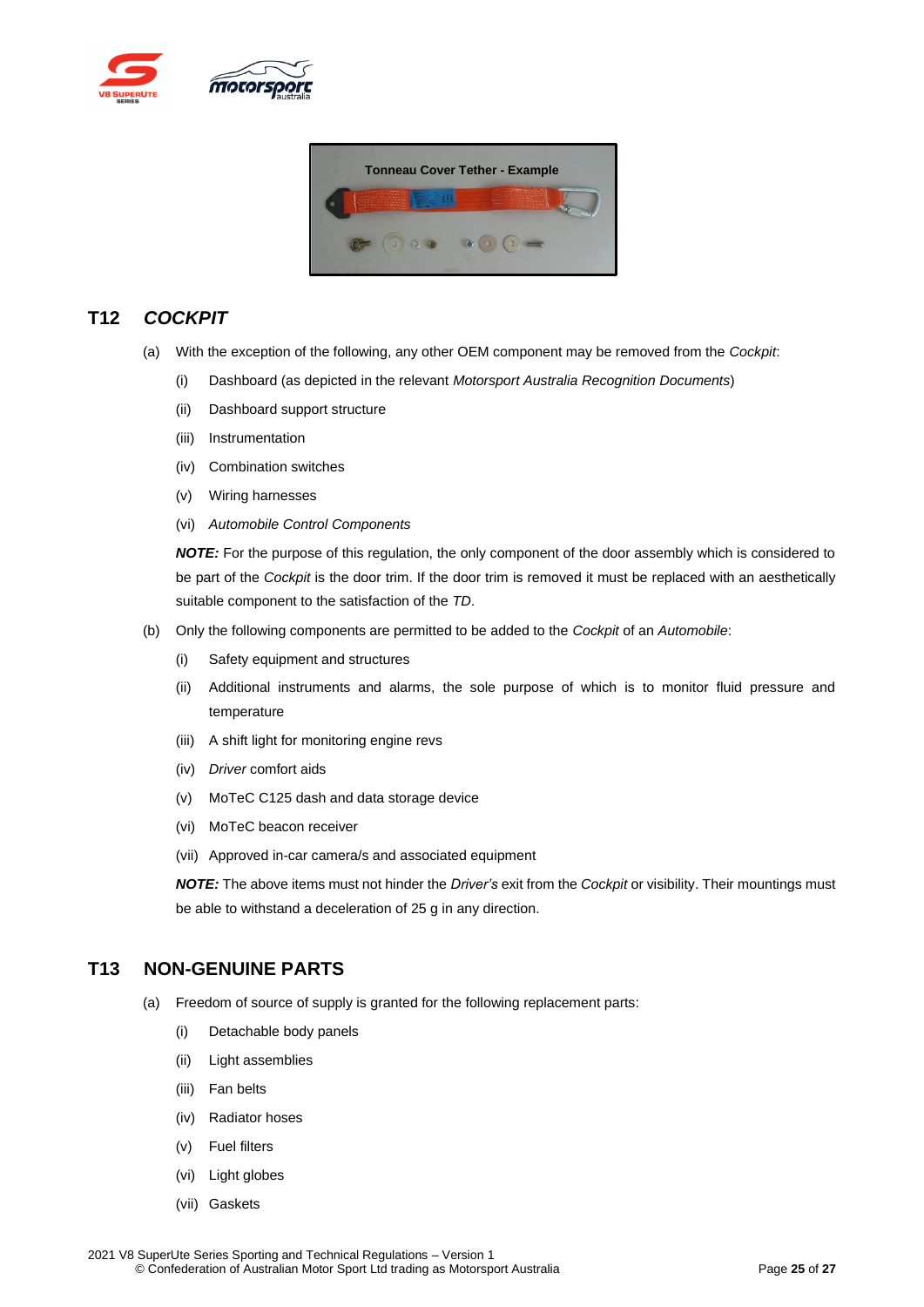

- (viii) Window glass
- (ix) Nuts & bolts
- (b) Each part detailed above must be a standard replacement part, must respect the configuration and functional dimensions of the part they replace and be of similar material. The *TD* will be the final arbiter in relation to the use of these items.
- (c) The use of any non-genuine part must not result in the unauthorised modification to any other component.

## <span id="page-25-0"></span>**T14 DRIVETRAIN**

- (a) The rear differential centre is free provided that it:
	- (i) retains the original crown wheel; and
	- (ii) the centre is not completely locked at all times (i.e. spool is prohibited)
- (b) Rear axles are free.